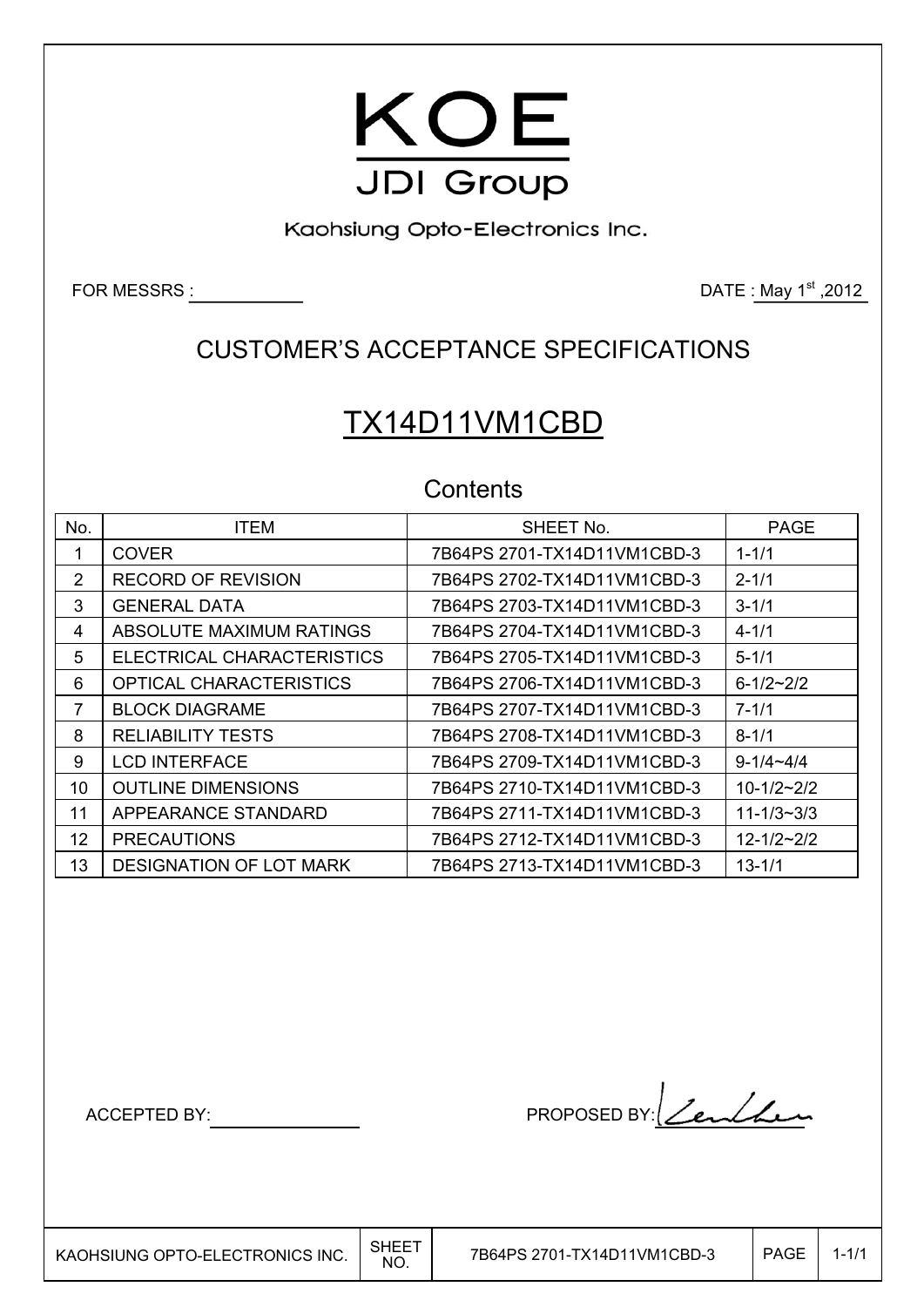| <b>DATE</b> | SHEET No.                       |                                               |                                                                       | <b>SUMMARY</b>              |      |      |             |  |  |  |  |  |  |
|-------------|---------------------------------|-----------------------------------------------|-----------------------------------------------------------------------|-----------------------------|------|------|-------------|--|--|--|--|--|--|
| Nov.25,'11  | 7B64PS 2706-                    | 6. OPTICAL CHARACTERISTICS                    |                                                                       |                             |      |      |             |  |  |  |  |  |  |
|             | TX14D11VM1CBD-2                 | Revised:                                      |                                                                       |                             |      |      |             |  |  |  |  |  |  |
|             | PAGE 6-1/2                      | Item                                          |                                                                       | Symbol                      | Min. | Typ. | Max.        |  |  |  |  |  |  |
|             |                                 | Color<br>Chromaticity                         | Green                                                                 | X                           | 0.33 | 0.38 | 0.43        |  |  |  |  |  |  |
|             |                                 | Item                                          |                                                                       | ↓                           | Min. |      | Max.        |  |  |  |  |  |  |
|             |                                 | Color                                         |                                                                       | Symbol                      |      | Typ. |             |  |  |  |  |  |  |
|             |                                 | Chromaticity                                  | Green                                                                 | X                           | 0.28 | 0.33 | 0.38        |  |  |  |  |  |  |
| May 01,'12  | All pages                       |                                               | Company name changed:<br>KAOHSIUNG HITACHI ELECTRONICS CO., LTD.<br>↓ |                             |      |      |             |  |  |  |  |  |  |
|             |                                 | KAOHSIUNG OPTO-ELECTRONICS INC.               |                                                                       |                             |      |      |             |  |  |  |  |  |  |
|             | 7B64PS 2704-<br>TX14D11VM1CBD-2 | 4. ABSOLUTE MAXIMUM RATINGS<br>Revised: Note2 |                                                                       |                             |      |      |             |  |  |  |  |  |  |
|             | Page 4 - 1/1<br>7B64PS 2705-    | 5.1 LCD CHARACTERISTICS                       |                                                                       |                             |      |      |             |  |  |  |  |  |  |
|             | TX14D11VM1CBD-2<br>Page 5 - 1/1 | Added: Note3                                  |                                                                       |                             |      |      |             |  |  |  |  |  |  |
|             |                                 |                                               |                                                                       |                             |      |      |             |  |  |  |  |  |  |
|             |                                 |                                               |                                                                       |                             |      |      |             |  |  |  |  |  |  |
|             | KAOHSIUNG OPTO-ELECTRONICS INC. | <b>SHEET</b><br>NO.                           |                                                                       | 7B64PS 2702-TX14D11VM1CBD-3 |      |      | <b>PAGE</b> |  |  |  |  |  |  |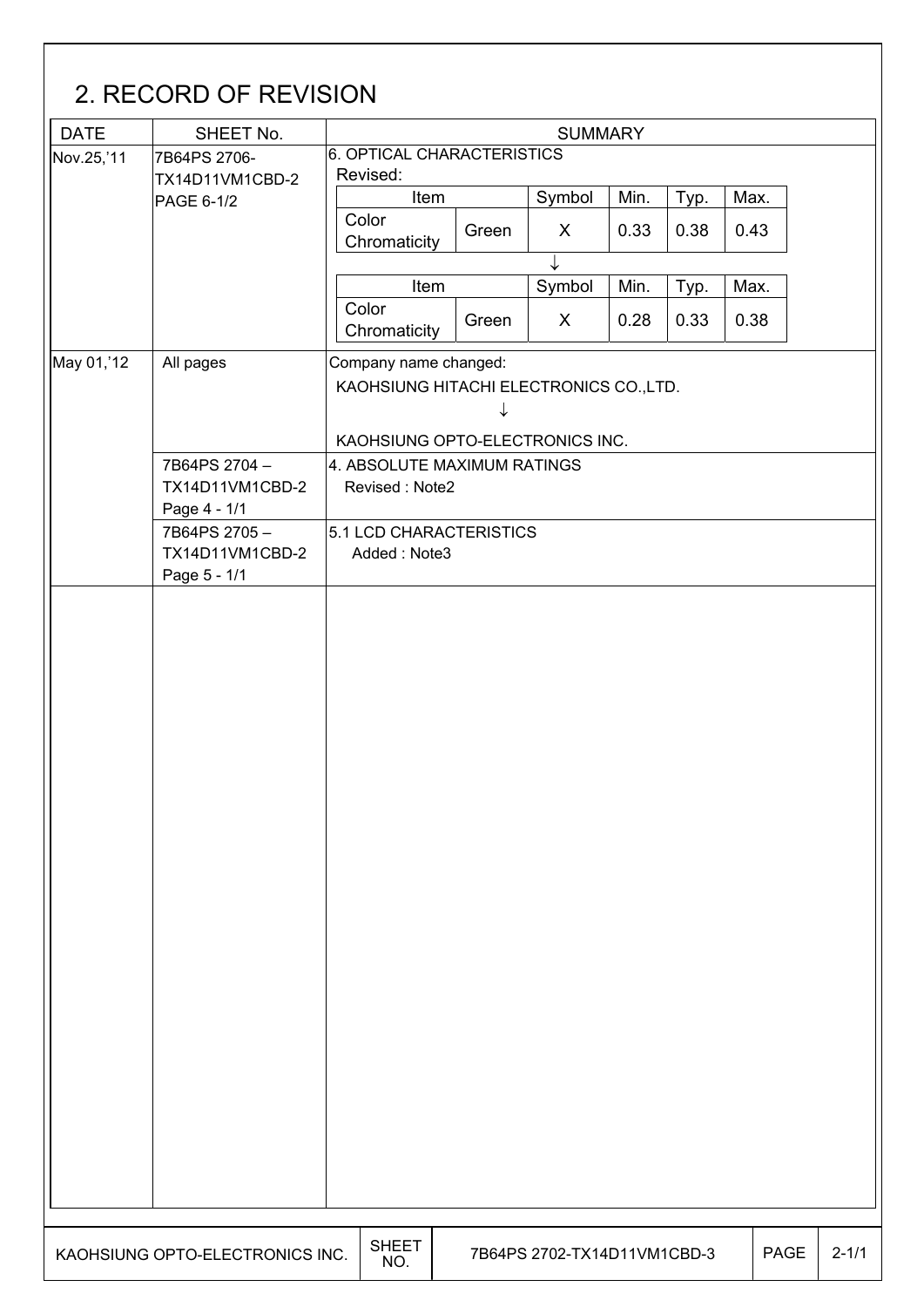## 3. GENERAL DATA

### 3.1 DISPLAY FEATURES

 $\mathsf{I}$ 

This module is a 5.7" QVGA of 4:3 format amorphous silicon TFT.The pixel format is vertical stripe and sub pixels are arranged as R(red), G(green), B(blue) sequentially. This display is RoHS compliant, and COG (chip on glass) technology and LED backlight are applied on this display

| Part Name                      | TX14D11VM1CBD                                                                                            |
|--------------------------------|----------------------------------------------------------------------------------------------------------|
| Module Dimensions              | 167.0(W) mm x 109.0(H) mm x 9.2(D) mm typ.                                                               |
| <b>LCD Active Area</b>         | 115.2(W) mm x 86.4(H) mm                                                                                 |
| Dot Pitch                      | $0.12(W)$ mm x 3(R, G, B)(W) x 0.36(H) mm                                                                |
| Resolution                     | 320 x 3(RGB)(W) x 240(H) dots                                                                            |
| <b>Color Pixel Arrangement</b> | R, G, B Vertical stripe                                                                                  |
| LCD Type                       | Transmissive Color TFT; Normally White                                                                   |
| Display Type                   | <b>Active Matrix</b>                                                                                     |
| <b>Number of Colors</b>        | 262k Colors                                                                                              |
| <b>Backlight</b>               | 7 LEDs parallel x 3 serial (21 LEDs in total)                                                            |
| Weight                         | 165g typ.                                                                                                |
| Interface                      | C-MOS; 18-bit RGB; 40 pins                                                                               |
| Power Supply Voltage           | 3.3V for LCD; 12V for Backlight                                                                          |
| Power Consumption              | 215 mW for LCD; 1.0 W for backlight                                                                      |
| <b>Viewing Direction</b>       | 6 O'clock (without image inversion and least brightness change)<br>12 O'clock (contrast peak located at) |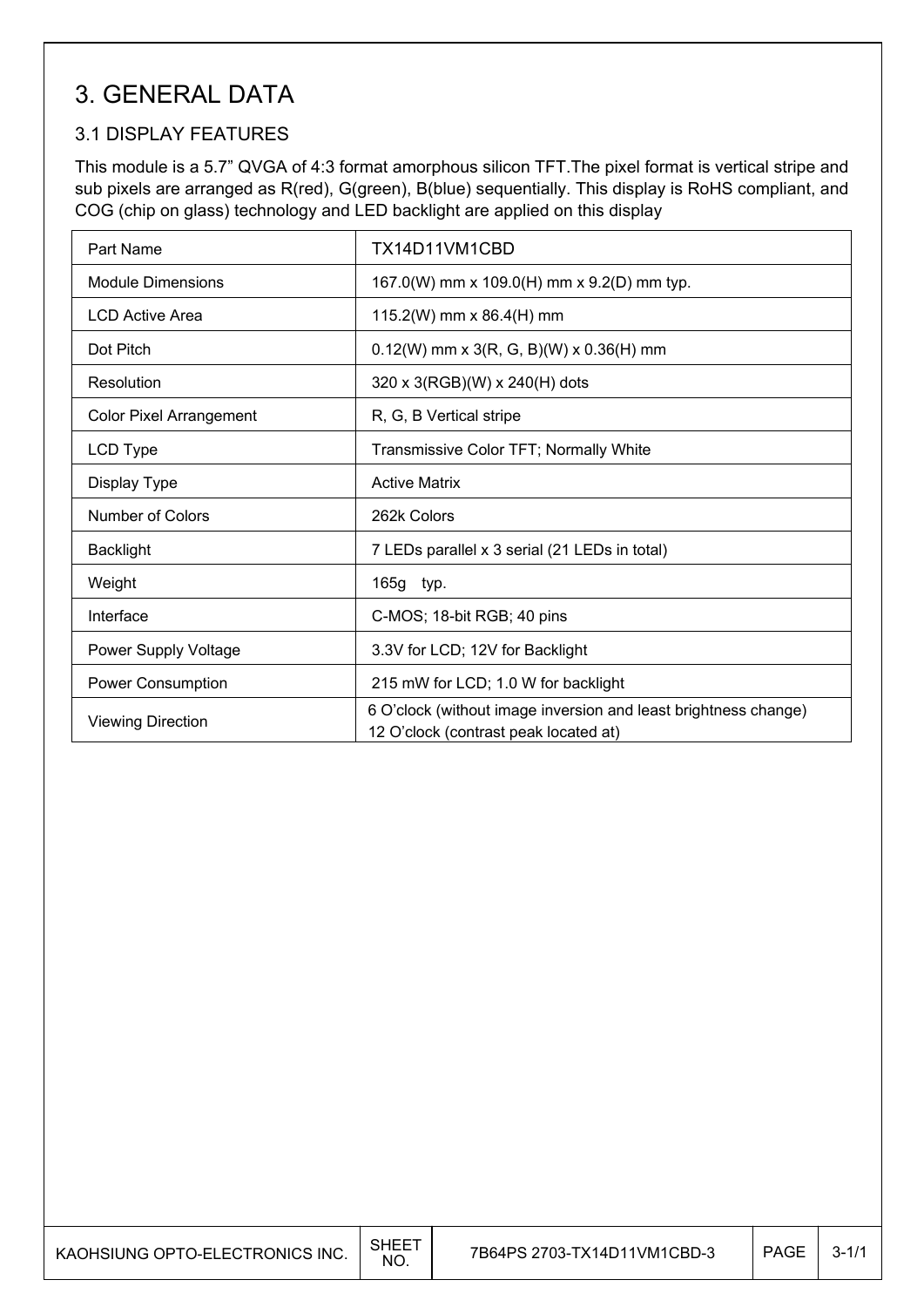## 4. ABSOLUTE MAXIMUM RATINGS

 $\mathsf{I}$ 

| Item                         | Symbol | Min.   | Max.      | Jnit              | Remarks                  |
|------------------------------|--------|--------|-----------|-------------------|--------------------------|
| Supply Voltage               | VDD    | $-0.3$ | 4.0       |                   | $\overline{\phantom{0}}$ |
| Input Voltage of Logic       | VI     | $-0.2$ | $VDD+0.2$ |                   | Note 1                   |
| <b>Operating Temperature</b> | Top    | $-20$  | 70        | $^{\circ}$ C      | Note 2                   |
| Storage Temperature          | Tst    | -30    | 80        | $^{\circ}$ $\cap$ | Note 2                   |

Note 1: The rating is defined for the signal voltages of the interface such as DTMG, DCLK and RGB data bus.

Note 2: The maximum rating is defined as above based on the chamber temperature, which might be different from ambient temperature after assembling the panel into the application. Moreover, some temperature-related phenomenon as below needed to be noticed:

- Background color, contrast and response time would be different in temperatures other than  $25^{\circ}$ C.

- Operating under high temperature will shorten LED lifetime.

| KAOHSIUNG OPTO-ELECTRONICS INC. | SHEE <sup>.</sup><br><b>NO</b> | 7B64PS 2704-TX14D11VM1CBD-3 | <b>PAGE</b> | 4-1/1 |
|---------------------------------|--------------------------------|-----------------------------|-------------|-------|
|---------------------------------|--------------------------------|-----------------------------|-------------|-------|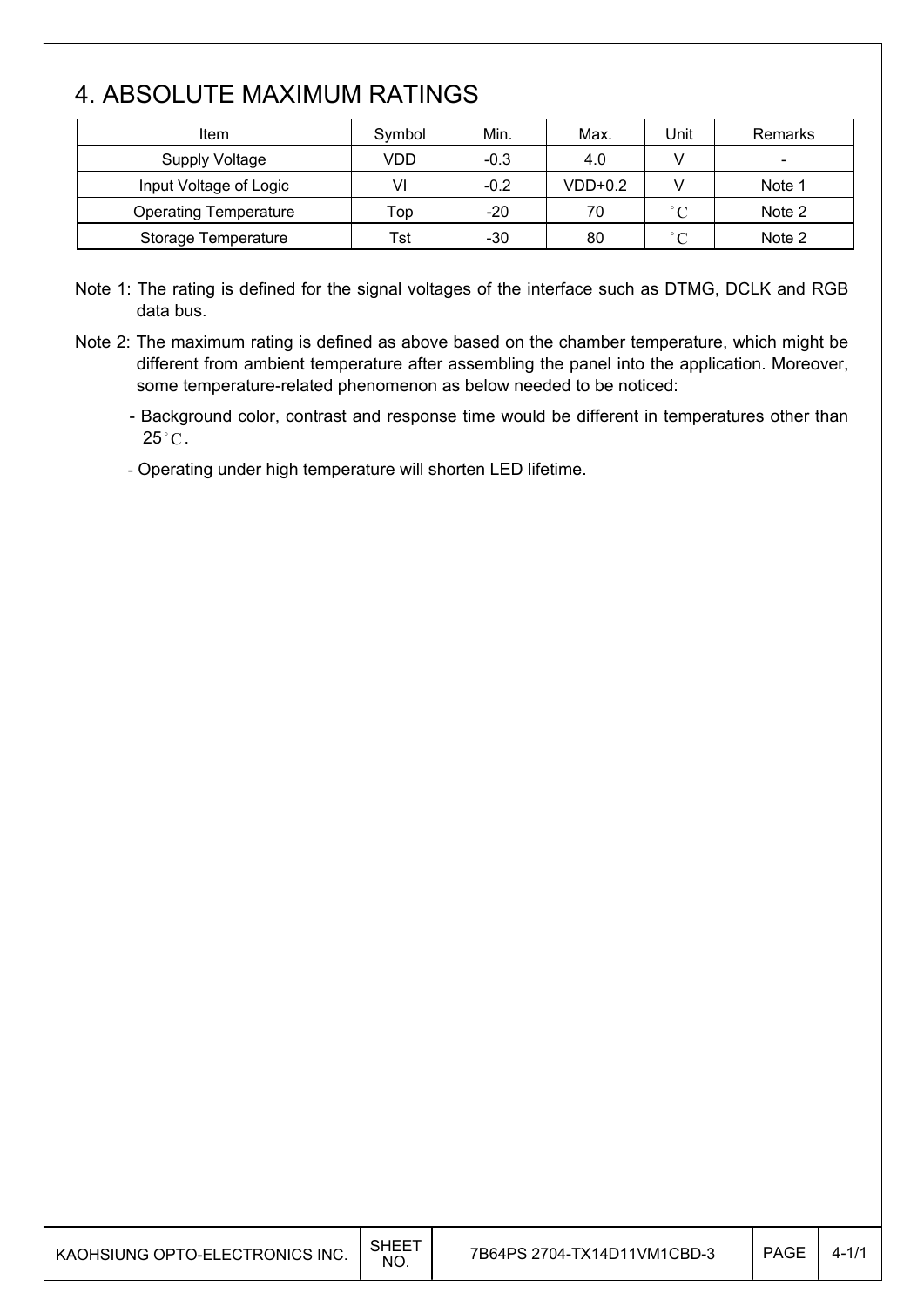## 5. ELECTRICAL CHARACTERISTICS

### 5.1 LCD CHARACTERISTICS

| 3. L<br>LUD UNARAUTERISTIUS |                                |                                       |              |                |        |            | $T_a = 25$ °C, VSS = 0V |  |
|-----------------------------|--------------------------------|---------------------------------------|--------------|----------------|--------|------------|-------------------------|--|
| Item                        | Symbol                         | Condition                             | Min.<br>Typ. |                | Max.   | Unit       | <b>Remarks</b>          |  |
| Power Supply Voltage        | VDD                            |                                       | 3.0          | 3.3            | 3.6    | v          |                         |  |
|                             |                                | "H" level<br>0.8VDD<br>$\blacksquare$ |              |                | VDD    |            |                         |  |
| Input Voltage of Logic      | VI                             | "L" level                             | <b>VSS</b>   | $\blacksquare$ | 0.2VDD | v          | Note 1                  |  |
| Power Supply Current        | <b>IDD</b>                     | VDD-VSS=3.3V                          |              | 65             |        | mA         | Note 2                  |  |
| <b>Vsync Frequency</b>      | $f_{\rm \scriptscriptstyle v}$ | $\overline{\phantom{a}}$              |              | 60             | 68     | Hz         |                         |  |
| <b>Hsync Frequency</b>      | Ĵн                             | $\blacksquare$                        | 13.1         | 15.2           | 17.7   | <b>KHz</b> |                         |  |
| <b>DCLK Frequency</b>       | CLK                            |                                       | 4.85         | 5.85           | 7.0    | <b>MHz</b> |                         |  |

Note 1: The rating is defined for the signal voltages of the interface such as DTMG, DCLK and RGB data bus.

Note 2: An all black check pattern is used when measuring IDD,  $f_v$  is set to 60 Hz.

Note 3: 0.4A fuse is applied in the module for IDD. For display activation and protection purpose, power supply is recommended larger than 1.0A to start the display and break fuse once any short circuit occurred.

### 5.2 BACKLIGHT CHARACTERISTICS

Item  $\vert$  Symbol | Condition | Min. | Typ. | Max. | Unit | Remarks LED Input Voltage | VLED | Backlight Unit | 11.5 | 12.0 | 12.5 | V | Note1 LED Forward Current | ILED | Backlight Unit |  $-$  | 84 | 91 | mA |  $-$ LED Lifetime - 84 mA - 40K - hrs Note 2

Note 1: Fig. 5.1 shows the LED backlight circuit. The circuit has 21 LEDs in total and R is 255  $\Omega$ .

Note 2: The estimated lifetime is specified as the time to reduce 50% brightness by applying 84 mA at  $25^{\circ}$ C.





 $\overline{\phantom{a}}$ 

 $T_a = 25$   $\degree$ C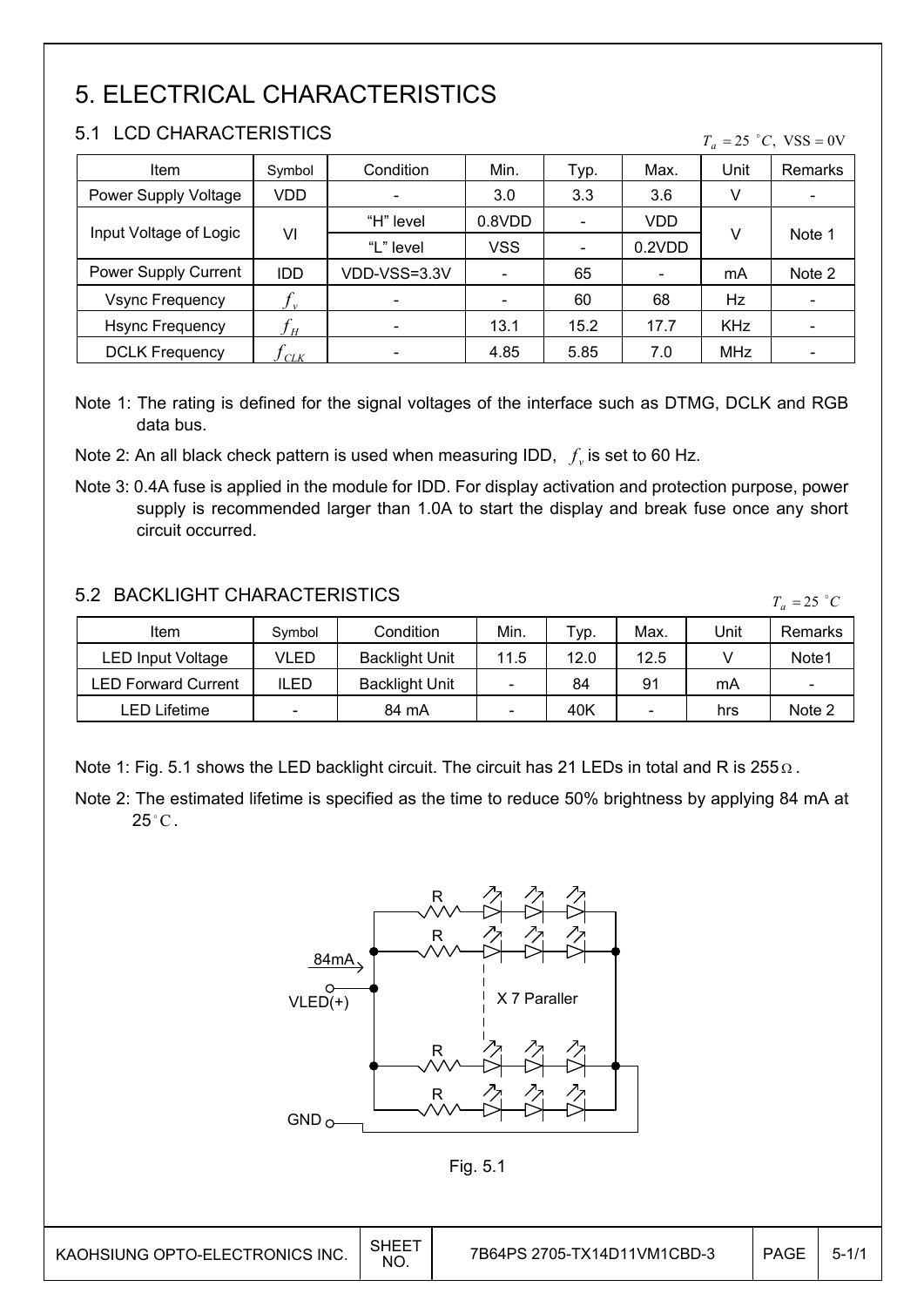## 6. OPTICAL CHARACTERISTICS

The optical characteristics are measured based on the conditions as below:

- Supplying the signals and voltages defined in the section of electrical characteristics.
- The backlight unit needs to be turned on for 30 minutes.
- The ambient temperature is  $25^{\circ}$ C.

- In the dark room around 500~1000 lx, the equipment has been set for the measurements as shown in Fig 6.1.

|                              |                      |                          |                                          |                |      |                              | $T_a = 25 °C, f_v = 60$ Hz, VDD = 3.3V |                |  |
|------------------------------|----------------------|--------------------------|------------------------------------------|----------------|------|------------------------------|----------------------------------------|----------------|--|
| Item                         |                      | Symbol                   | Condition                                | Min.           | Typ. | Max.                         | Unit                                   | Remarks        |  |
| <b>Brightness of White</b>   |                      | $\blacksquare$           |                                          | 320            | 400  | $\qquad \qquad \blacksquare$ | cd/m <sup>2</sup>                      | Note 1         |  |
| <b>Brightness Uniformity</b> |                      | $\blacksquare$           | $\phi = 0^{\circ}, \theta = 0^{\circ}$ , | 70             |      | $\overline{\phantom{a}}$     | $\%$                                   | Note 2         |  |
| <b>Contrast Ratio</b>        |                      | CR                       | ILED=84 mA                               | 120            | 350  | $\overline{\phantom{0}}$     | $\overline{\phantom{0}}$               | Note 3         |  |
| Response Time                |                      |                          | $\phi=0^\circ$ , $\theta=0^\circ$        | ÷.             | 45   | $\qquad \qquad \blacksquare$ | ms                                     |                |  |
| NTSC Ratio                   |                      | $\overline{\phantom{a}}$ | $\phi = 0^\circ$ , $\theta = 0^\circ$    | $\blacksquare$ | 45   | -                            | %                                      | $\blacksquare$ |  |
|                              | $\theta$ x           |                          | $\phi = 0^\circ$ , CR $\geq 10$          | 50             | 60   |                              |                                        |                |  |
|                              |                      | $\theta x'$              | $\phi = 180^\circ$ , CR $\geq 10$        | 50             | 60   |                              |                                        |                |  |
|                              | <b>Viewing Angle</b> |                          | $\phi = 90^{\circ}$ , CR $\geq 10$       | 65             | 75   |                              | Degree                                 | Note 5         |  |
|                              |                      | $\theta$ y'              | $\phi = 270^{\circ}$ , CR $\geq 10$      | 45             | 55   |                              |                                        |                |  |
|                              |                      | X                        |                                          | 0.55           | 0.60 | 0.65                         |                                        |                |  |
|                              | Red                  | Y                        |                                          | 0.31           | 0.36 | 0.41                         |                                        |                |  |
|                              |                      | X                        |                                          | 0.28           | 0.33 | 0.38                         |                                        |                |  |
| Color                        | Green                | Y                        |                                          | 0.53           | 0.58 | 0.63                         |                                        |                |  |
| Chromaticity                 |                      | X                        | $\phi = 0^{\circ}, \theta = 0^{\circ}$   | 0.10           | 0.15 | 0.20                         |                                        | Note 6         |  |
|                              | <b>Blue</b>          | Y                        |                                          | 0.03           | 0.08 | 0.13                         |                                        |                |  |
|                              |                      | $\mathsf{X}$             |                                          | 0.30           | 0.35 | 0.40                         |                                        |                |  |
|                              | White                | Υ                        |                                          | 0.30           | 0.35 | 0.40                         |                                        |                |  |

Note 1: The brightness is measured from the center point of the panel, P5 in Fig. 6.2, for the typical value.

Note 2: The brightness uniformity is calculated by the equation as below:

Brightness uniformity =  $\frac{\text{Min.}_{\text{Br}}}{\text{Min.}_{\text{B}}}\times 100\%$ Max. Brightness

, which is based on the brightness values of the 9 points measured by BM-5 as shown in Fig. 6.2.

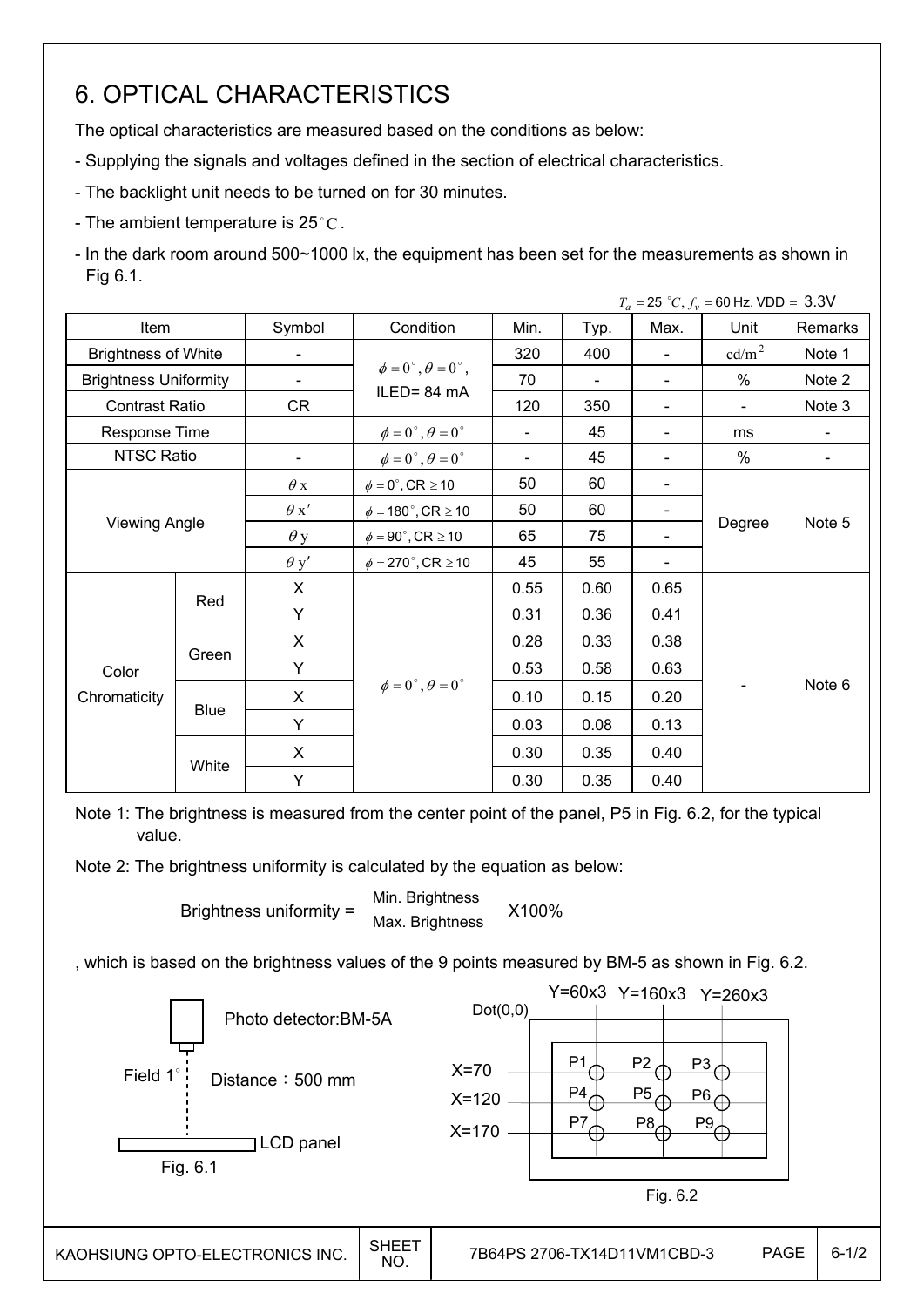Note 3: The Contrast ratio is measured from the center point of the panel, P5, and defined as the following equation:

 $CR =$  Brightness of White Brightness of Black

Note 4: The definition of response time is shown in Fig. 6.3. The rising time is the period from 90% brightness to 10% brightness when the data is from white to black. Oppositely, Falling time is the period from 10% brightness rising to 90% brightness.



Note 5: The definition of viewing angle is shown in Fig. 6.4. Angle  $\phi$  is used to represent viewing directions, for instance,  $\phi = 270^\circ$  means 6 o'clock, and  $\phi = 0^\circ$  means 3 o'clock. Moreover, angle  $\theta$  is used to represent viewing angles from axis Z toward plane XY.

 The viewing direction of this display is 6 o'clock, which means that a photograph with gray scale would not be reversed in color and the brightness change would be less from this direction. However, the best contrast peak would be located at 12 o'clock.



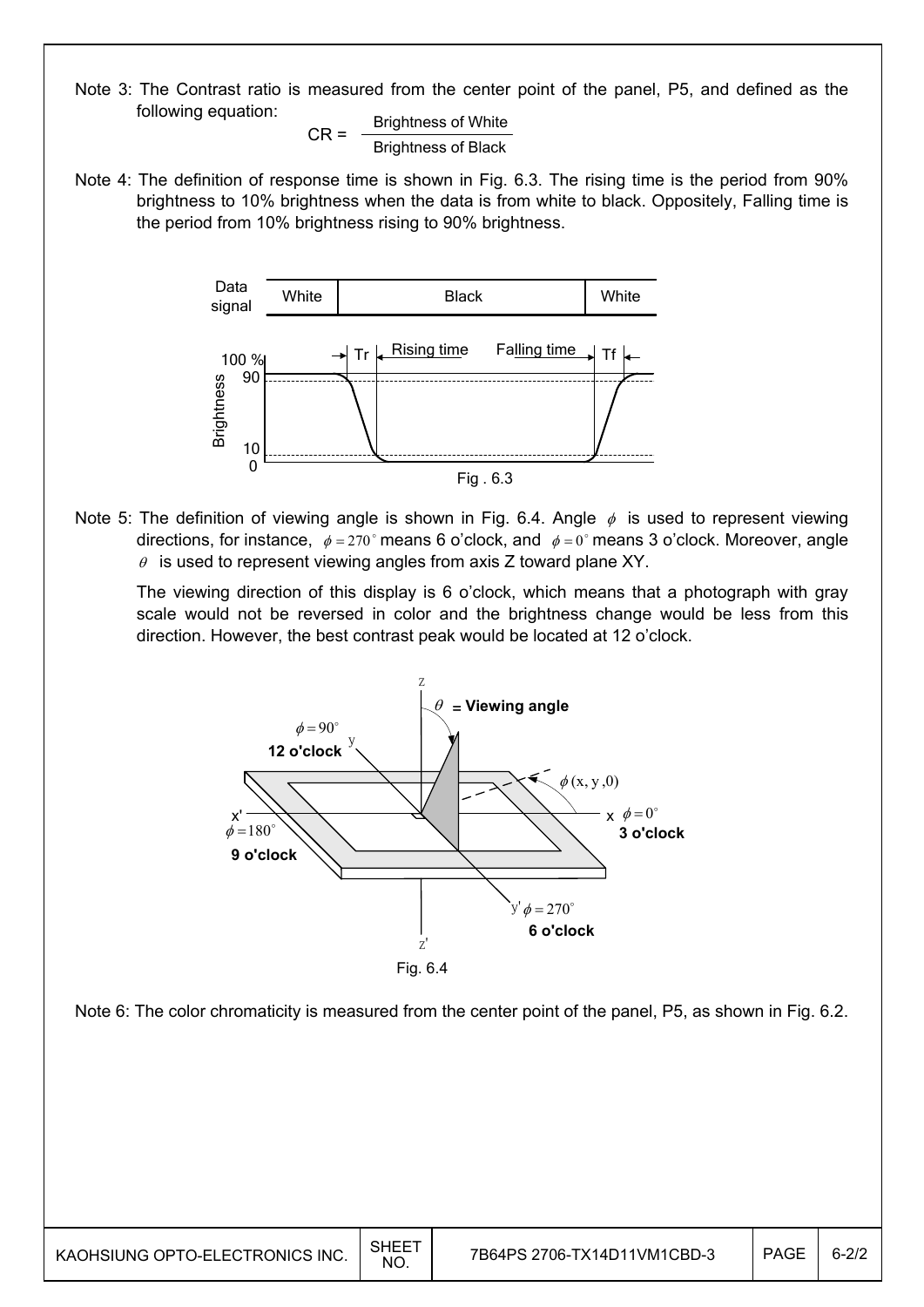## 7. BLOCK DIAGRAM



Note 1: Signals are DCLK, Hsync, Vsync ,DE and RGB data bus.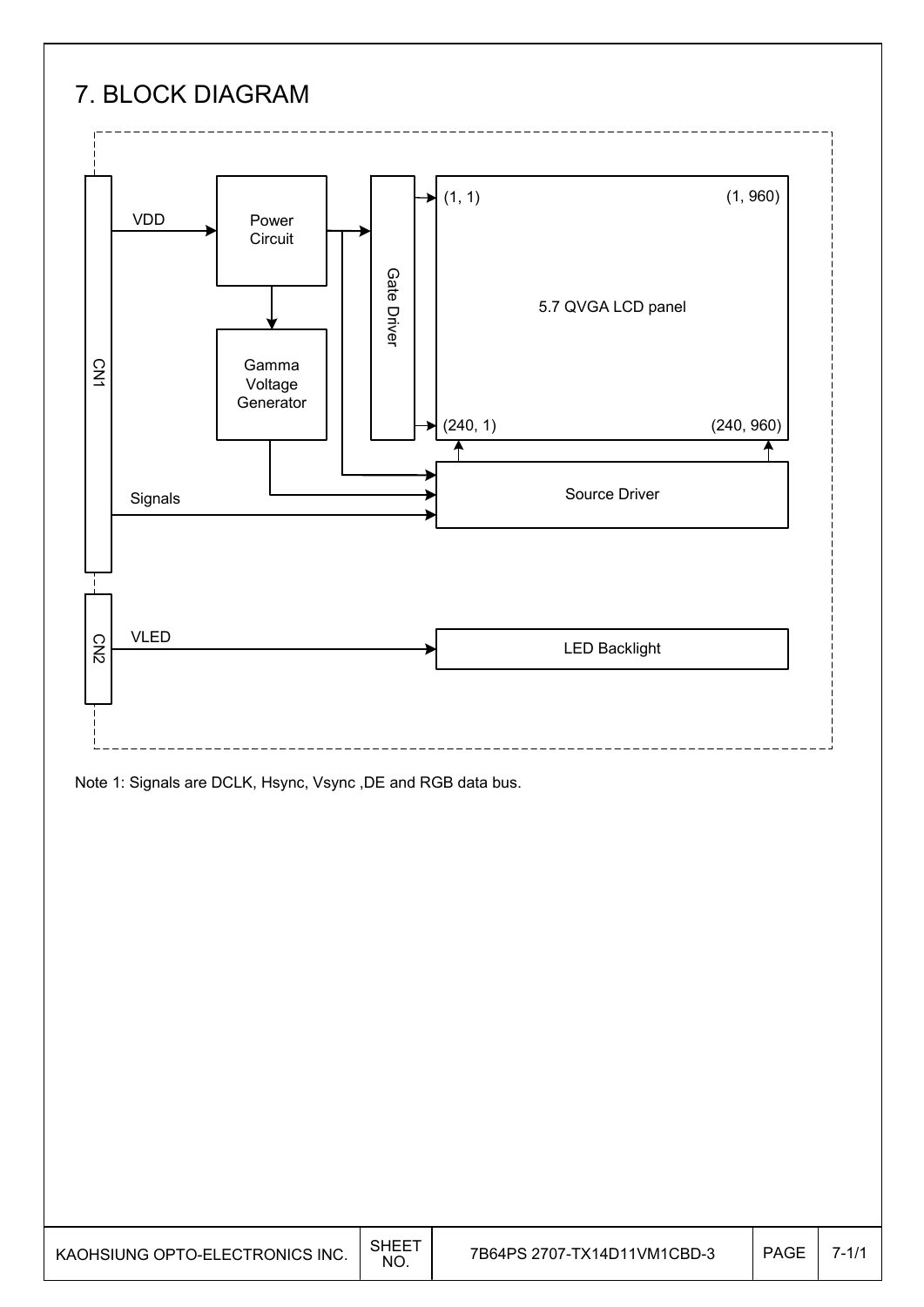## 8. RELIABILITY TESTS

| <b>Test Item</b>               | Condition                                                                                                                                |                                                           |  |  |  |  |  |  |
|--------------------------------|------------------------------------------------------------------------------------------------------------------------------------------|-----------------------------------------------------------|--|--|--|--|--|--|
| <b>High Temperature</b>        | 1) Operating<br>2) 70 $^{\circ}$ C                                                                                                       | 240 hrs                                                   |  |  |  |  |  |  |
| Low Temperature                | 1) Operating<br>2) -20 $^{\circ}$ C                                                                                                      | 240 hrs                                                   |  |  |  |  |  |  |
| <b>High Temperature</b>        | 1) Storage<br>2) 80 $^{\circ}$ C                                                                                                         | 240 hrs                                                   |  |  |  |  |  |  |
| Low Temperature                | 1) Storage<br>2) -30 $^{\circ}$ C                                                                                                        | 240 hrs                                                   |  |  |  |  |  |  |
| <b>Heat Cycle</b>              | 1) Operating<br>2) $-20$ °C $-70$ °C<br>3) 3hrs~1hr~3hrs                                                                                 | 240 hrs                                                   |  |  |  |  |  |  |
| <b>Thermal Shock</b>           | 1) Non-Operating<br>2) -35 $^{\circ}$ C $\leftrightarrow$ 85 $^{\circ}$ C<br>3) 0.5 hr ↔ 0.5 hr                                          | 240 hrs                                                   |  |  |  |  |  |  |
| High Temperature &<br>Humidity | 1) Operating<br>2) 40°C & 85%RH<br>3) Without condensation<br>(Note3)                                                                    | 240 hrs                                                   |  |  |  |  |  |  |
| Vibration                      | 1) Non-Operating<br>2) 20~200 Hz<br>3) 2G<br>4) X, Y, and Z directions                                                                   | 1 hr for each direction                                   |  |  |  |  |  |  |
| <b>Mechanical Shock</b>        | 1) Non-Operating<br>2) 10 ms<br>3) 50G<br>4) $\pm X$ , $\pm Y$ and $\pm Z$ directions                                                    | Once for each direction                                   |  |  |  |  |  |  |
| <b>ESD</b>                     | 1) Operating<br>2) Tip: 200 pF, 250 $\Omega$<br>3) Air discharge for glass: $\pm$ 8KV<br>4) Contact discharge for metal frame: $\pm$ 8KV | 1) Glass: 9 points<br>2) Metal frame: 8 points<br>(Note4) |  |  |  |  |  |  |

Note 1: Display functionalities are inspected under the conditions defined in the specification after the reliability tests.

- Note 2: The display is not guaranteed for use in corrosive gas environments.
- Note 3: Under the condition of high temperature & humidity, if the temperature is higher than 40 °C, the humidity needs to be reduced as Fig. 8.1 shown.
- Note 4: All pins of LCD interface (CN1) have been tested by  $\pm 100V$  contact discharge of ESD under non-operating condition.

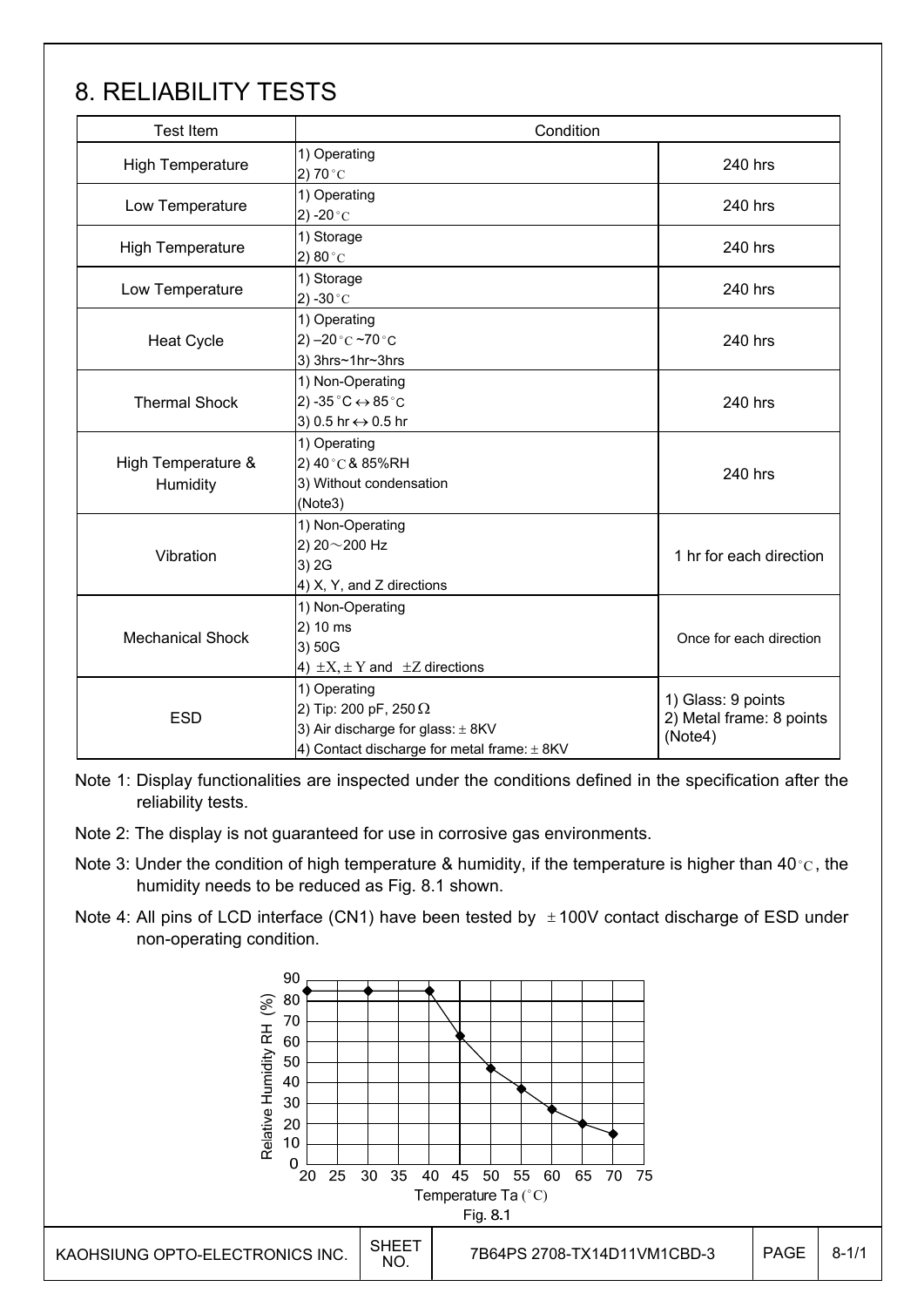## 9. LCD INTERFACE

### 9.1 INTERFACE PIN CONNECTIONS

The display interface connector is FA5B040HP1R3000 made by JAE (Thickness:  $0.3 \pm 0.05$ mm; Pitch:  $0.5 \pm 0.05$ mm) and more details of the connector are shown in the section of outline dimension.

Pin assignment of LCD interface is as below:

| Pin No.        | Signal         | Function                      | Pin No. | Signal         | Function      |
|----------------|----------------|-------------------------------|---------|----------------|---------------|
| 1              | <b>VDD</b>     |                               | 21      | G4             |               |
| $\overline{2}$ | <b>VDD</b>     |                               | 22      | G <sub>3</sub> | Green Data    |
| 3              | <b>VDD</b>     | Power Supply for Logic        | 23      | <b>VSS</b>     | <b>GND</b>    |
| 4              | <b>VDD</b>     |                               | 24      | G <sub>2</sub> |               |
| 5              | <b>NC</b>      | No Connection                 | 25      | G <sub>1</sub> | Green Data    |
| 6              | <b>DTMG</b>    | <b>Timing Signal for Data</b> | 26      | G <sub>0</sub> |               |
| $\overline{7}$ | <b>VSS</b>     | <b>GND</b>                    | 27      | <b>VSS</b>     | <b>GND</b>    |
| 8              | <b>DCLK</b>    | Dot Clock                     | 28      | R <sub>5</sub> |               |
| 9              | <b>VSS</b>     | <b>GND</b>                    | 29      | R <sub>4</sub> | Red Data      |
| 10             | <b>NC</b>      | No Connection                 | 30      | R <sub>3</sub> |               |
| 11             | <b>VSS</b>     | <b>GND</b>                    | 31      | <b>VSS</b>     | <b>GND</b>    |
| 12             | B <sub>5</sub> |                               | 32      | R <sub>2</sub> |               |
| 13             | B4             | <b>Blue Data</b>              | 33      | R <sub>1</sub> | Red Data      |
| 14             | B <sub>3</sub> |                               | 34      | R <sub>0</sub> |               |
| 15             | <b>VSS</b>     | <b>GND</b>                    | 35      | (IC)           | Note 1        |
| 16             | <b>B2</b>      |                               | 36      | <b>VSS</b>     | <b>GND</b>    |
| 17             | <b>B1</b>      | <b>Blue Data</b>              | 37      | NC             |               |
| 18             | B <sub>0</sub> |                               | 38      | <b>NC</b>      |               |
| 19             | <b>VSS</b>     | <b>GND</b>                    | 39      | <b>NC</b>      | No Connection |
| 20             | G <sub>5</sub> | Green Data                    | 40      | <b>NC</b>      |               |

Note 1: Keep open electrically , KOE test use only.

The backlight interface connector is BHR-03VS-1 made by JST, and pin assignment of backlight is as below:

| Pin No. | Signal             | Level                    | <b>Function</b>      |
|---------|--------------------|--------------------------|----------------------|
|         | $V_{LED}$ +        | $\overline{\phantom{a}}$ | Power Supply for LED |
|         | <b>NC</b>          | $\sim$                   | No connection        |
|         | V <sub>LED</sub> - | $\overline{\phantom{0}}$ | <b>GND</b>           |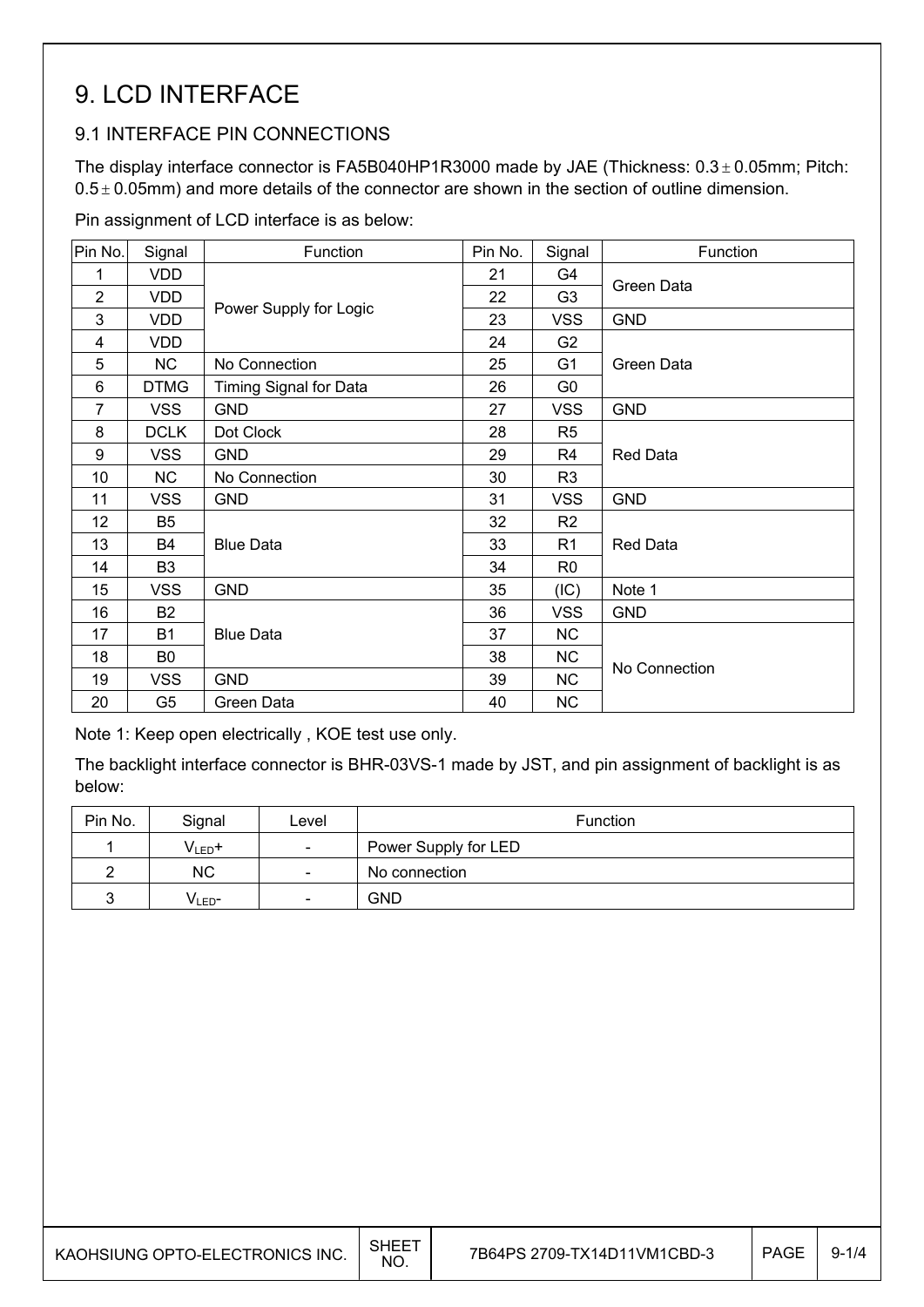### 9.2 TIMING CHART

DTMG (Data Enable) is the signal to determine valid data, and the timing of DTMG can be determined from Hsync and Vsync as below. For this display, only DTMG and DCLK are the essential signals. Hsync and Vsync are not necessary to connect to display interface after DTMG has been generated and input.

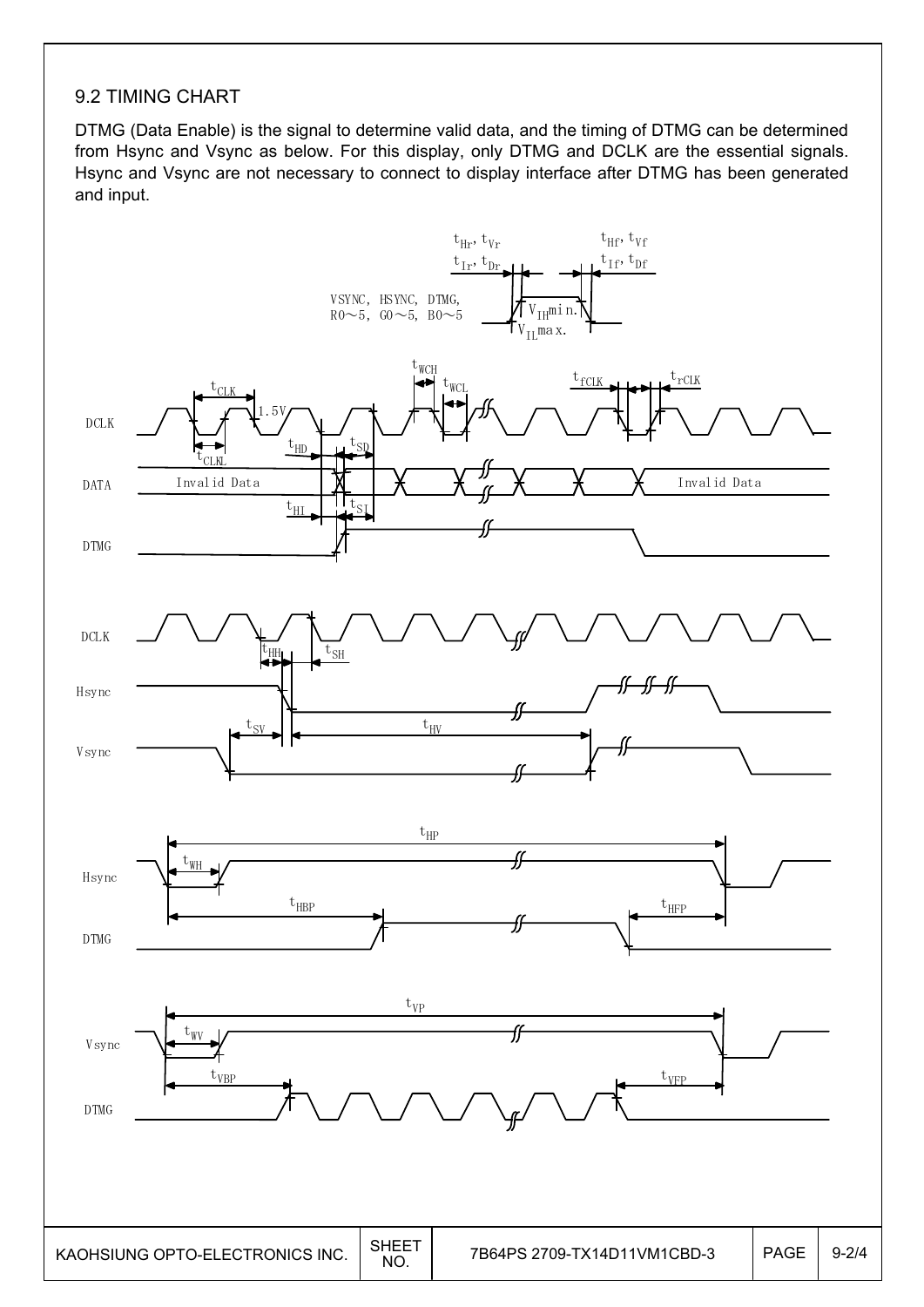|             | Item                   | Symbol                            | Min.                         | Typ.                         | Max.                         | Unit           |  |  |  |
|-------------|------------------------|-----------------------------------|------------------------------|------------------------------|------------------------------|----------------|--|--|--|
|             | Cycle time             | $t_{CLK}$                         | 142                          | 171                          | 206                          |                |  |  |  |
|             | Low level Width        | t <sub>wcL</sub>                  | 12                           | $\overline{\phantom{a}}$     |                              |                |  |  |  |
| <b>DCLK</b> | High level Width       | $t_{WCH}$                         | 12                           | $\blacksquare$               |                              | ns             |  |  |  |
|             | Rise time              | $t_{rCLK}$                        | $\overline{\phantom{a}}$     | $\blacksquare$               | 25                           |                |  |  |  |
|             | Fall time              | $t_{fCLK}$                        | $\qquad \qquad \blacksquare$ | $\blacksquare$               | 25                           |                |  |  |  |
|             | Duty                   | D                                 | 0.45                         | 0.5                          | 0.55                         | $\blacksquare$ |  |  |  |
|             | Set up time            | $t_{\text{SH}}$                   | 5                            | $\overline{\phantom{a}}$     | $\blacksquare$               |                |  |  |  |
|             | Hold time              | $t_{HH}$                          | 10                           | $\blacksquare$               | $\blacksquare$               | ns             |  |  |  |
| Hsync       | Cycle                  | $t_{HP}$                          | 370                          | 385                          | 397                          |                |  |  |  |
|             | Valid width            | $t_{WH}$                          | $\overline{\mathbf{4}}$      | $\overline{5}$               |                              | tclk           |  |  |  |
|             | Rise/Fall time         | $t_{Hr}, t_{Hf}$                  | $\blacksquare$               | $\blacksquare$               | 30                           | ns             |  |  |  |
|             | Set up                 | $t_{\scriptscriptstyle\text{SV}}$ | $\mathbf 0$                  | $\frac{1}{2}$                | $\qquad \qquad \blacksquare$ |                |  |  |  |
|             | Hold                   | $t_{\text{HV}}$                   | $\overline{2}$               | $\blacksquare$               |                              | tclk           |  |  |  |
| Vsync       | Cycle                  | $t_{VP}$                          | 251                          | 253                          | 261                          |                |  |  |  |
|             | Valid width            | $t_{\rm WV}$                      | $\overline{2}$               | $\overline{2}$               |                              | tHP            |  |  |  |
|             | Rise/Fall time         | $t_{\vee r}, t_{\vee f}$          | $\qquad \qquad \blacksquare$ | $\frac{1}{2}$                | 50                           | ns             |  |  |  |
|             | Set up time            | $t_{\scriptscriptstyle SI}$       | $\overline{5}$               | $\qquad \qquad \blacksquare$ | ÷,                           |                |  |  |  |
|             | Hold time              | $t_{HI}$                          | 10                           | $\blacksquare$               | $\blacksquare$               | ns             |  |  |  |
|             | Rise/Fall time         | $t_{ir}$ , $t_{if}$               | $\overline{\phantom{a}}$     | $\blacksquare$               | 30                           | ns             |  |  |  |
| <b>DTMG</b> | Horizontal back porch  | $t_{\sf HBP}$                     | 28                           | 35                           |                              |                |  |  |  |
|             | Horizontal front porch | $t_{HFP}$                         | 22                           | 30                           | $\blacksquare$               | tclk           |  |  |  |
|             | Vertical back porch    | $t_{\rm VBP}$                     | $\,6\,$                      | $\overline{7}$               | $\blacksquare$               |                |  |  |  |
|             | Vertical front porch   | $t_{\rm VFP}$                     | 5                            | $\,6\,$                      | ÷,                           | tHP            |  |  |  |
|             | Set up time            | $t_{\scriptscriptstyle SD}$       | 5                            | $\blacksquare$               | $\blacksquare$               |                |  |  |  |
| Data        | Hold time              | $t_{HD}$                          | 10                           | $\blacksquare$               | $\blacksquare$               | ns             |  |  |  |
|             | Rise/Fall time         | $t_{Dr}$ , $t_{Dr}$               | $\blacksquare$               | $\overline{\phantom{a}}$     | 25                           | ns             |  |  |  |

### 9.3 INTERFACE TIMING SPECIFICATIONS

Note 1: Vsync needs to be set as odd numbers.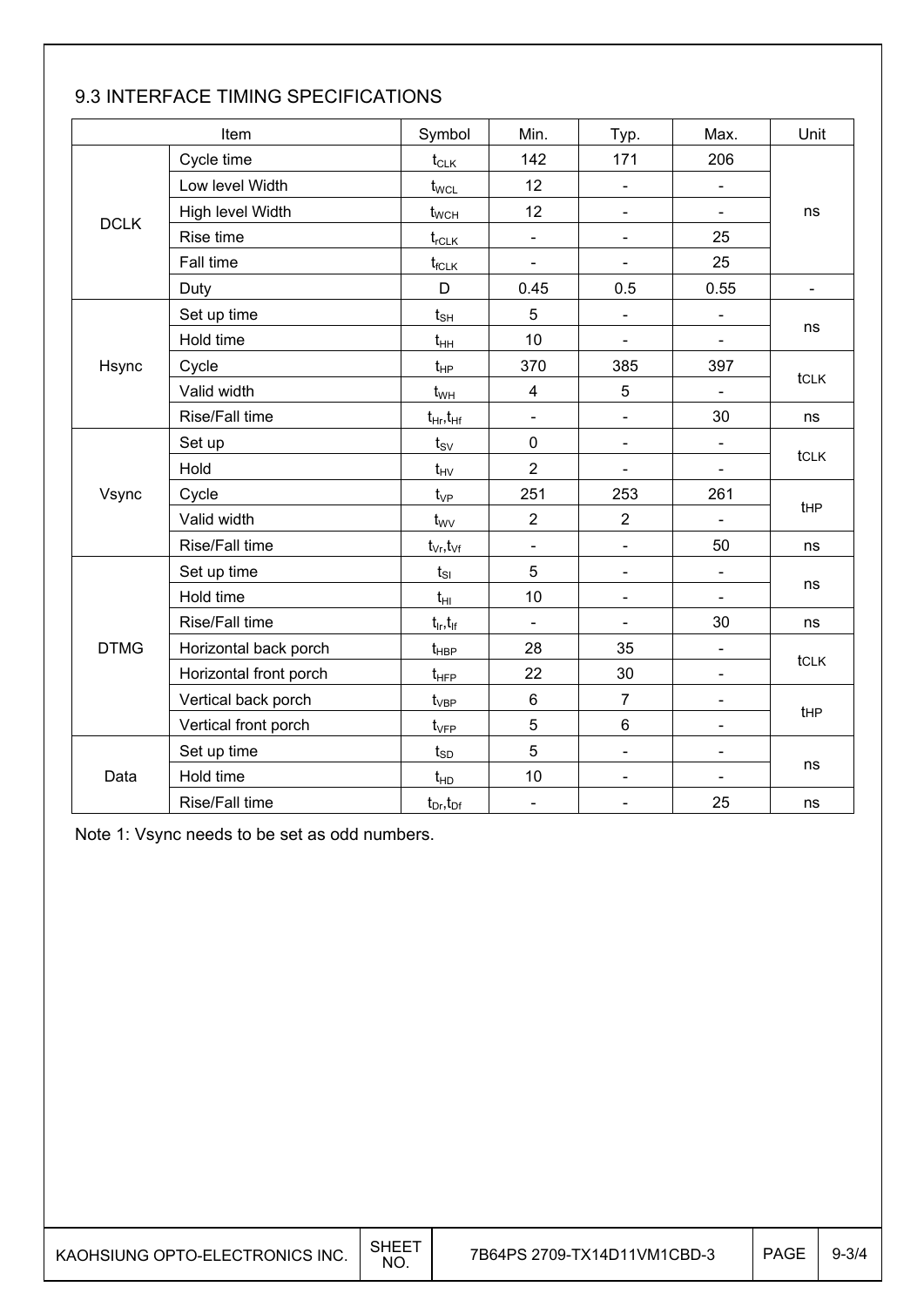### 9.4 POWER SEQUENCE



 Fig. 9.1

- Note 1: In order to avoid any damages, the correct power On sequence must be followed and VDD have to be applied before all other signals (DTMG, DCLK, RGB data). The opposite is true for power Off where VDD have to be remained on until all other signals have been switch off. The recommended time period is 1 second.
- Note 2: In order to avoid showing uncompleted patterns in transient state. It is recommended that switching the backlight on is delayed for 1 second after the signals have been applied. The opposite is true for power Off where the backlight have to be switched off 1 second before the signals are removed.

|  |                                 | COLOR &              |                                     | Data Signal    |                          |                      |                |                                            |                |                           |                      |                                |                |                      |                      |                |                         |                      |                                |                |
|--|---------------------------------|----------------------|-------------------------------------|----------------|--------------------------|----------------------|----------------|--------------------------------------------|----------------|---------------------------|----------------------|--------------------------------|----------------|----------------------|----------------------|----------------|-------------------------|----------------------|--------------------------------|----------------|
|  |                                 | Gray Scale           | R <sub>5</sub>                      | R <sub>4</sub> | R <sub>3</sub>           | R <sub>2</sub>       | R <sub>1</sub> | R <sub>0</sub>                             | G <sub>5</sub> | G4                        | G <sub>3</sub>       | G <sub>2</sub>                 | G <sub>1</sub> | G <sub>0</sub>       | <b>B5</b>            | <b>B4</b>      | B <sub>3</sub>          | <b>B2</b>            | <b>B1</b>                      | B <sub>0</sub> |
|  |                                 | <b>Black</b>         | $\mathbf 0$                         | $\mathbf{0}$   | $\mathbf 0$              | $\mathbf 0$          | 0              | $\mathbf 0$                                | 0              | $\mathbf 0$               | $\mathbf 0$          | $\mathbf 0$                    | 0              | $\mathbf 0$          | $\mathbf 0$          | $\mathbf 0$    | $\mathbf 0$             | $\mathbf{0}$         | 0                              | $\mathbf{0}$   |
|  |                                 | Red(0)               | $\mathbf{1}$                        | $\mathbf{1}$   | 1                        | 1                    | 1              | $\mathbf{1}$                               | $\mathbf 0$    | $\mathbf 0$               | $\mathbf 0$          | 0                              | 0              | $\mathbf 0$          | $\mathbf 0$          | $\mathbf 0$    | 0                       | $\mathbf 0$          | 0                              | 0              |
|  |                                 | Green (0)            | 0                                   | $\mathbf 0$    | 0                        | 0                    | $\mathbf 0$    | $\mathbf 0$                                | $\mathbf{1}$   | 1                         | 1                    | 1                              | $\mathbf{1}$   | $\mathbf{1}$         | $\mathbf 0$          | 0              | 0                       | 0                    | 0                              | 0              |
|  | <b>Basic</b>                    | Blue $(0)$           | 0                                   | $\mathbf 0$    | 0                        | $\mathbf 0$          | 0              | 0                                          | 0              | 0                         | $\mathbf{0}$         | 0                              | $\mathbf 0$    | 0                    | 1                    | 1              | 1                       | 1                    | 1                              | 1              |
|  | Color                           | Cyan                 | $\overline{0}$                      | $\overline{0}$ | 0                        | $\overline{0}$       | $\overline{0}$ | 0                                          | $\mathbf{1}$   | $\mathbf{1}$              | $\mathbf{1}$         | $\mathbf{1}$                   | $\mathbf{1}$   | $\overline{1}$       | 1                    | 1              | $\mathbf{1}$            | 1                    | 1                              | 1              |
|  |                                 | Magenta              | $\mathbf{1}$                        | 1              | 1                        | 1                    | 1              | 1                                          | $\Omega$       | $\mathbf 0$               | $\mathbf{0}$         | $\mathbf 0$                    | $\Omega$       | $\Omega$             | $\mathbf{1}$         | 1              | 1                       | 1                    | 1                              | 1              |
|  |                                 | Yellow               | $\overline{1}$                      | $\mathbf{1}$   | $\overline{1}$           | 1                    | 1              | $\mathbf 1$                                | $\mathbf{1}$   | $\mathbf{1}$              | $\mathbf{1}$         | $\overline{1}$                 | $\overline{1}$ | $\overline{1}$       | 0                    | $\Omega$       | 0                       | 0                    | 0                              | $\overline{0}$ |
|  |                                 | White                | $\mathbf 1$                         | 1              | 1                        | 1                    | 1              | 1                                          | $\mathbf{1}$   | $\mathbf{1}$              | $\mathbf{1}$         | $\mathbf{1}$                   | $\mathbf{1}$   | 1                    | 1                    | 1              | $\mathbf{1}$            | 1                    | $\mathbf{1}$                   | 1              |
|  |                                 | <b>Black</b>         | 0                                   | $\mathbf 0$    | 0                        | $\mathbf 0$          | 0              | $\mathbf 0$                                | 0              | 0                         | $\mathbf 0$          | $\mathbf{0}$                   | $\mathbf 0$    | $\mathbf{0}$         | $\mathbf 0$          | $\mathbf 0$    | 0                       | $\mathbf 0$          | 0                              | 0              |
|  |                                 | Red (62)             | 0                                   | $\mathbf 0$    | 0                        | $\mathbf{0}$         | 0              | 1                                          | 0              | $\mathbf 0$               | $\mathbf 0$          | 0                              | 0              | 0                    | 0                    | 0              | 0                       | $\mathbf 0$          | 0                              | 0              |
|  |                                 | Red (61)             | 0                                   | $\mathbf 0$    | 0                        | $\mathbf{0}$         | 1              | 0                                          | 0              | 0                         | $\mathbf 0$          | 0                              | 0              | 0                    | 0                    | 0              | 0                       | 0                    | 0                              | 0              |
|  | Red                             | $\ddot{\phantom{a}}$ | $\cdot$                             |                | $\overline{\phantom{a}}$ | $\ddot{\phantom{a}}$ | $\cdot$        | Ì.                                         | $\ddot{\cdot}$ | $\ddot{\cdot}$            | $\blacksquare$       | $\blacksquare$                 | $\cdot$        | $\ddot{\phantom{a}}$ | $\ddot{\phantom{0}}$ | ÷              | ċ,                      | $\ddot{\cdot}$       | $\blacksquare$                 |                |
|  |                                 | ÷                    | $\cdot$<br>$\overline{\phantom{a}}$ | $\ddot{\cdot}$ | $\ddot{\cdot}$           | $\blacksquare$       | $\ddot{\cdot}$ | ł.                                         | $\ddot{\cdot}$ | $\ddot{\phantom{a}}$      | $\ddot{\phantom{a}}$ | $\ddot{\cdot}$                 | $\ddot{\cdot}$ | $\ddot{\cdot}$       | $\ddot{\cdot}$       | $\ddot{\cdot}$ | $\ddot{\phantom{a}}$    | $\ddot{\phantom{a}}$ | $\blacksquare$                 | $\blacksquare$ |
|  |                                 | Red (1)              | 1                                   | $\mathbf{1}$   | 1                        | 1                    | $\mathbf{1}$   | $\mathbf 0$                                | 0              | $\mathbf 0$               | $\mathbf 0$          | $\mathbf 0$                    | 0              | $\mathbf 0$          | $\mathbf 0$          | $\mathbf 0$    | $\mathbf 0$             | $\mathbf 0$          | 0                              | 0              |
|  |                                 | Red (0)              | 1                                   | 1              | $\mathbf{1}$             | 1                    | 1              | 1                                          | 0              | $\mathbf 0$               | $\mathbf 0$          | $\mathbf 0$                    | $\mathbf 0$    | $\mathbf 0$          | $\mathbf 0$          | $\mathbf 0$    | 0                       | $\mathbf 0$          | 0                              | 0              |
|  |                                 | <b>Black</b>         | 0                                   | $\mathbf 0$    | 0                        | $\mathbf 0$          | $\mathbf 0$    | $\mathbf 0$                                | 0              | $\mathbf 0$               | $\mathbf 0$          | $\mathbf 0$                    | $\mathbf 0$    | $\overline{0}$       | $\mathbf 0$          | $\mathbf 0$    | $\mathbf 0$             | $\mathbf 0$          | $\overline{0}$                 | $\overline{0}$ |
|  |                                 | Green (62)           | $\mathbf 0$                         | $\mathbf{0}$   | 0                        | $\mathbf 0$          | 0              | $\mathbf 0$                                | 0              | $\mathbf 0$               | $\mathbf 0$          | $\mathbf 0$                    | 0              | $\mathbf{1}$         | $\mathbf 0$          | $\mathbf 0$    | $\mathbf 0$             | $\mathbf 0$          | 0                              | 0              |
|  |                                 | Green (61)           | $\mathbf 0$                         | $\mathbf 0$    | 0                        | $\mathbf 0$          | 0              | 0                                          | 0              | 0                         | $\mathbf 0$          | 0                              | $\mathbf{1}$   | $\mathbf 0$          | $\mathbf 0$          | $\mathbf 0$    | 0                       | 0                    | 0                              | $\mathbf 0$    |
|  | Green                           | $\blacksquare$       | $\cdot$                             | $\blacksquare$ | $\blacksquare$           | $\blacksquare$       | $\cdot$        | $\blacksquare$                             | $\blacksquare$ | $\blacksquare$            | $\cdot$              | $\blacksquare$                 | $\cdot$        | $\cdot$              | $\blacksquare$       | $\blacksquare$ | $\blacksquare$          | $\blacksquare$       | $\blacksquare$                 |                |
|  |                                 |                      | $\blacksquare$<br>$\cdot$           | $\cdot$        | ċ                        |                      |                |                                            |                | $\blacksquare$<br>$\cdot$ |                      | $\blacksquare$<br>$\mathbf{r}$ |                | $\cdot$              |                      |                | $\cdot$<br>$\mathbf{r}$ | $\blacksquare$       | $\blacksquare$<br>$\mathbf{r}$ |                |
|  |                                 | Green (1)            | 0                                   | $\mathbf 0$    | 0                        | $\mathbf{0}$         | $\mathbf 0$    | $\mathbf 0$                                | $\mathbf{1}$   | $\mathbf{1}$              | $\mathbf{1}$         | $\mathbf{1}$                   | $\mathbf{1}$   | 0                    | $\mathbf 0$          | $\mathbf 0$    | 0                       | $\mathbf{0}$         | 0                              | 0              |
|  |                                 | Green (0)            | 0                                   | $\mathbf 0$    | 0                        | $\mathbf{0}$         | 0              | $\mathbf 0$                                | $\mathbf{1}$   | 1                         | 1                    | 1                              | 1              | 1                    | 0                    | $\mathbf 0$    | 0                       | $\mathbf{0}$         | 0                              | 0              |
|  |                                 | <b>Black</b>         | $\mathbf 0$                         | 0              | 0                        | $\mathbf 0$          | 0              | $\mathbf 0$                                | 0              | 0                         | $\mathbf{0}$         | 0                              | 0              | $\mathbf 0$          | $\mathbf 0$          | $\mathbf 0$    | 0                       | $\mathbf 0$          | 0                              | 0              |
|  |                                 | <b>Blue (62)</b>     | $\mathbf 0$                         | $\mathbf 0$    | 0                        | $\mathbf 0$          | $\mathbf 0$    | 0                                          | 0              | 0                         | $\mathbf 0$          | $\mathbf 0$                    | 0              | $\mathbf 0$          | 0                    | $\mathbf 0$    | 0                       | $\mathbf 0$          | 0                              | 1              |
|  |                                 | <b>Blue (61)</b>     | 0                                   | $\mathbf 0$    | 0                        | $\mathbf 0$          | 0              | 0                                          | 0              | 0                         | $\mathbf 0$          | 0                              | $\mathbf 0$    | 0                    | 0                    | 0              | 0                       | 0                    | $\mathbf{1}$                   | 0              |
|  | <b>Blue</b>                     | ÷                    | $\cdot$<br>÷.                       | ċ              | ÷                        | $\blacksquare$       | $\blacksquare$ | ÷.                                         | ÷              | $\ddot{\cdot}$            | ċ                    | ÷                              | $\cdot$        | $\ddot{\cdot}$       | $\cdot$              | $\blacksquare$ | ł.                      | ÷                    | ÷                              | $\blacksquare$ |
|  |                                 | $\mathbb{Z}^2$       | $\ddot{\cdot}$                      | $\ddot{\cdot}$ | $\ddot{\cdot}$           | $\blacksquare$       | ł.             | ÷,                                         | ł.             | $\ddot{\cdot}$            | $\blacksquare$       | ÷                              | $\cdot$        | $\blacksquare$       | $\blacksquare$       | ÷,             | ł.                      | $\blacksquare$       | $\ddot{\cdot}$                 | $\blacksquare$ |
|  |                                 | Blue $(1)$           | $\mathbf 0$                         | $\mathbf{0}$   | 0                        | $\mathbf 0$          | $\mathbf 0$    | $\mathbf 0$                                | 0              | $\mathbf 0$               | $\mathbf 0$          | $\mathbf 0$                    | $\mathbf 0$    | $\mathbf 0$          | 1                    | 1              | 1                       | 1                    | 1                              | 0              |
|  |                                 | Blue $(0)$           | 0                                   | $\overline{0}$ | 0                        | $\mathbf 0$          | $\overline{0}$ | 0                                          | $\overline{0}$ | $\overline{0}$            | $\overline{0}$       | 0                              | $\overline{0}$ | 0                    | 1                    | 1              | 1                       | 1                    | 1                              | 1              |
|  |                                 |                      |                                     |                |                          |                      |                |                                            |                |                           |                      |                                |                |                      |                      |                |                         |                      |                                |                |
|  | KAOHSIUNG OPTO-ELECTRONICS INC. |                      |                                     |                |                          | <b>SHEET</b><br>NO.  |                | <b>PAGE</b><br>7B64PS 2709-TX14D11VM1CBD-3 |                |                           |                      |                                |                |                      | $9 - 4/4$            |                |                         |                      |                                |                |

#### 9.5 DATA INPUT for DISPLAY COLOR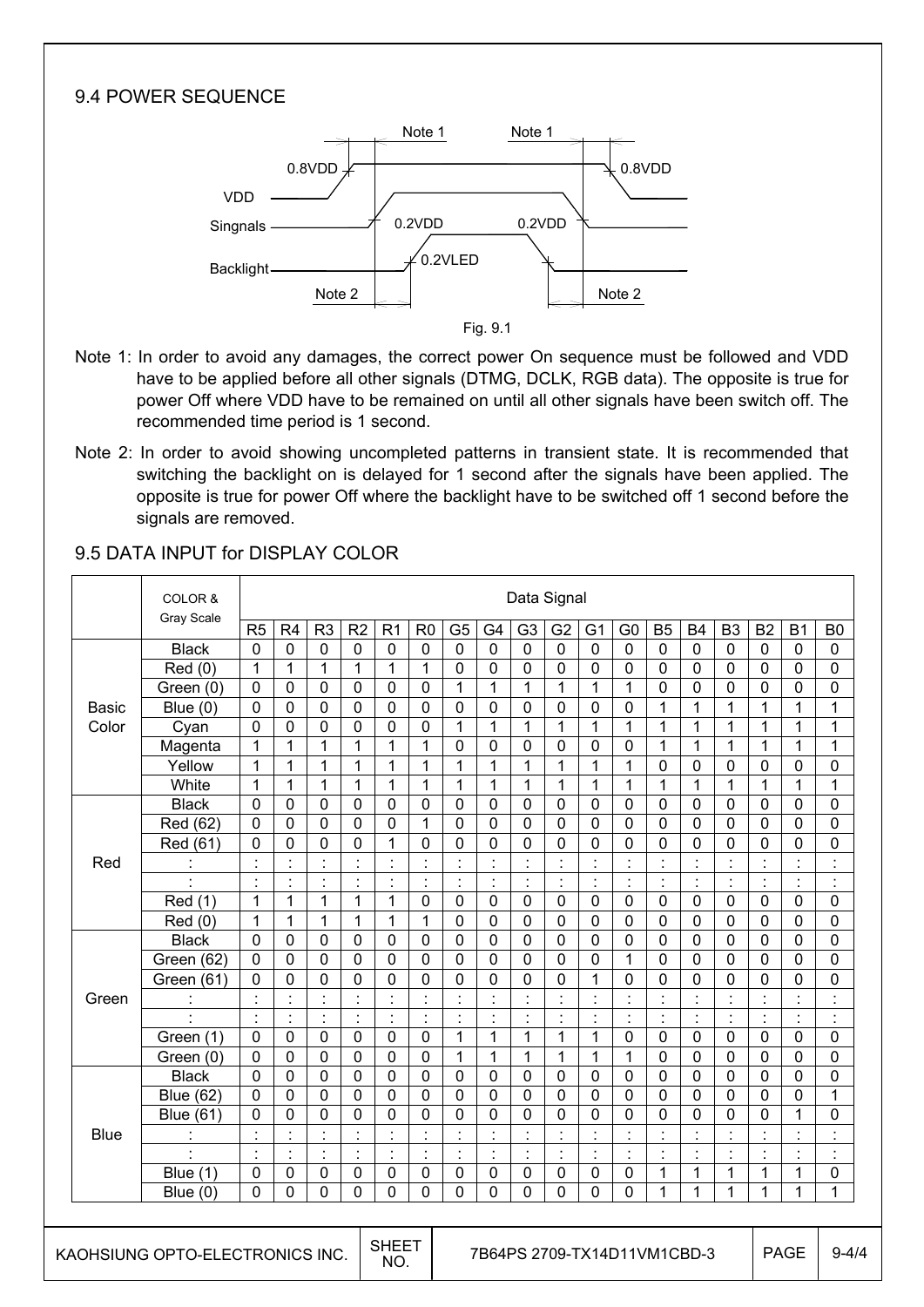## **10. OUTLINE DIMENSIONS** 10.1 FRONT VIEW



Scale: NTS Unit mm

 $10 - 1/2$ 

PAGE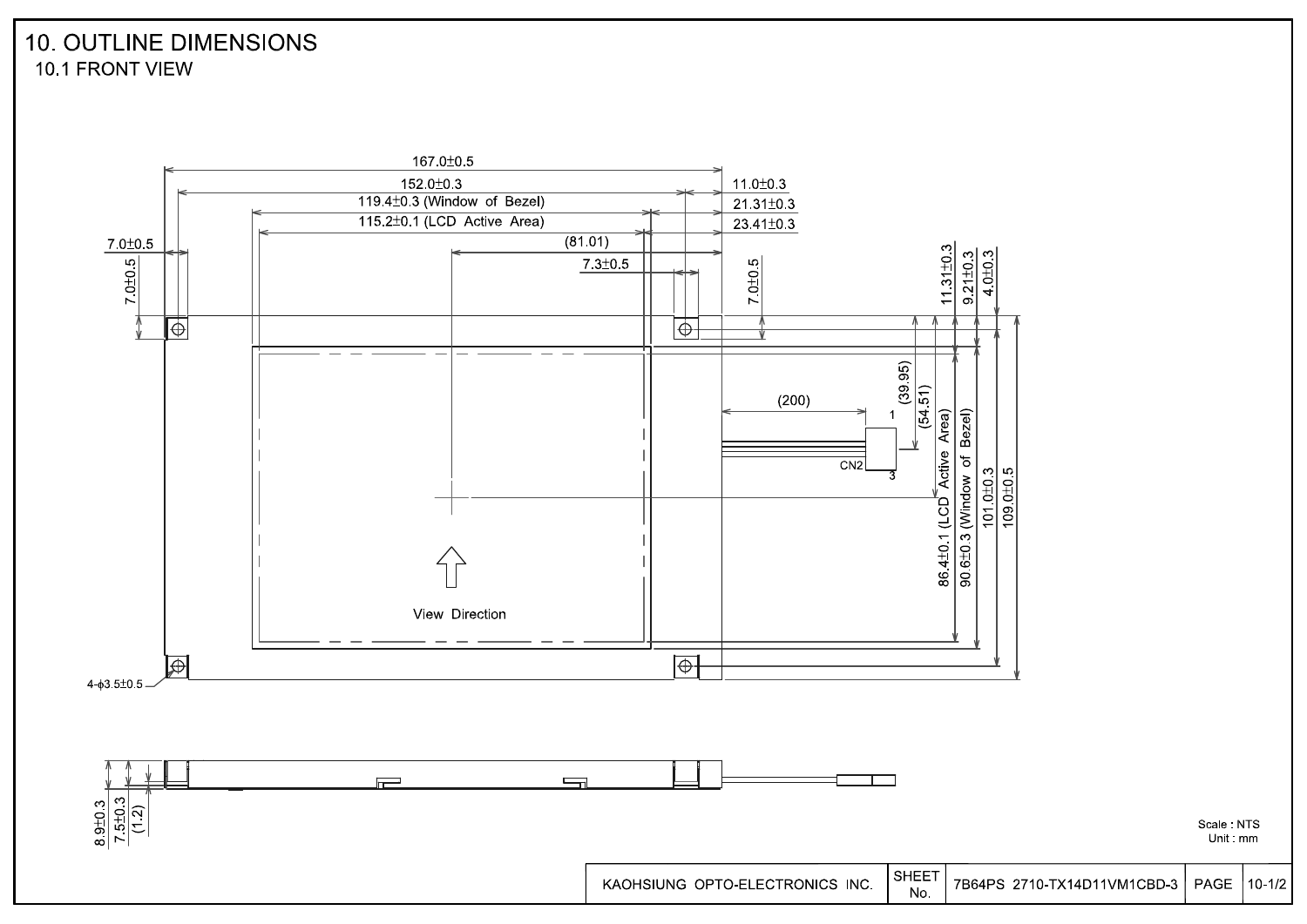10.2 REAR VIEW



Scale NTS<br>Unit mm

| KAOHSIUNG OPTO-ELECTRONICS INC. | ' SHEET | 7B64PS 2710-TX14D11VM1CBD-3   PAGE   10-2/2 |  |  |
|---------------------------------|---------|---------------------------------------------|--|--|
|---------------------------------|---------|---------------------------------------------|--|--|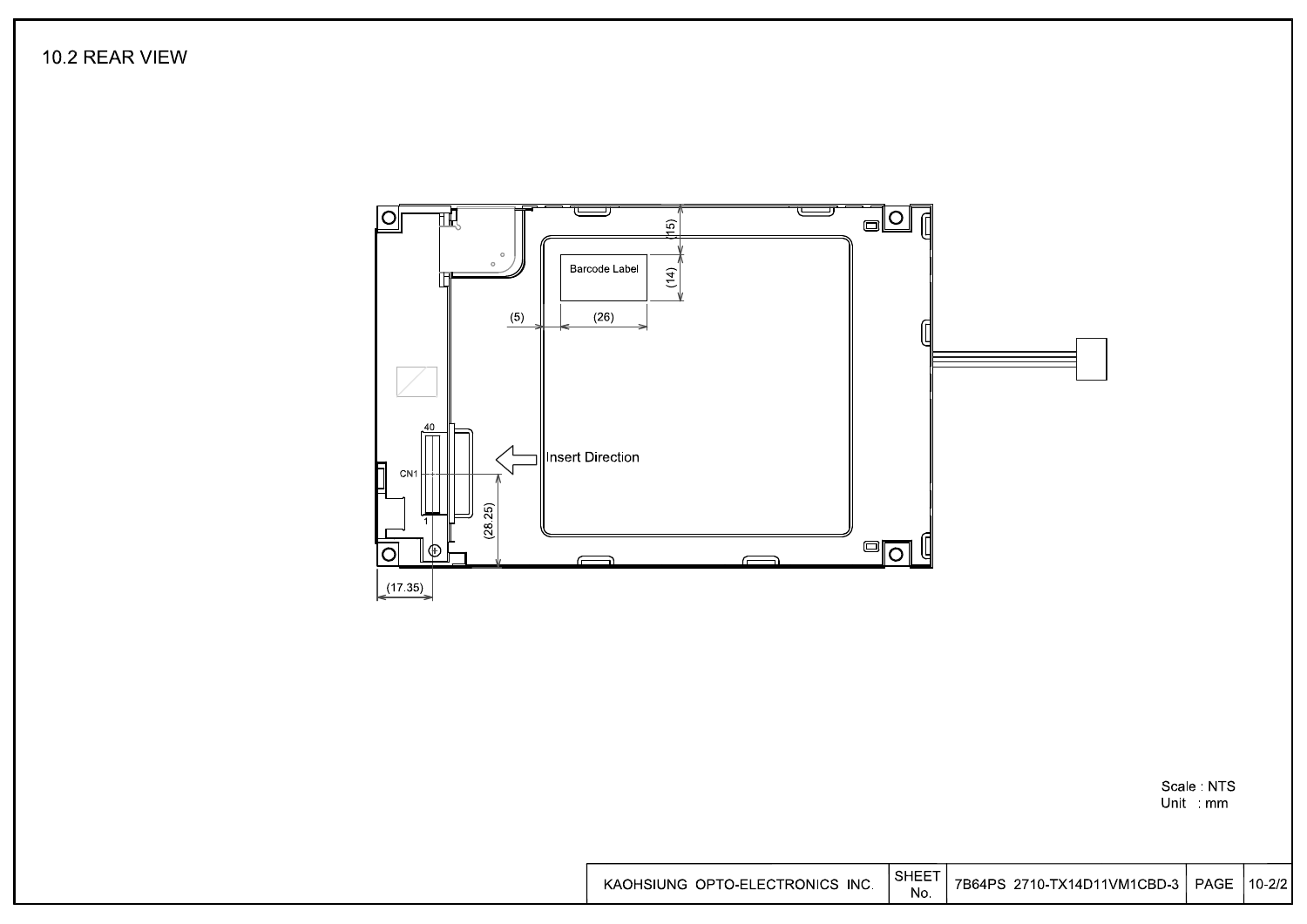## 11. APPEARANCE STANDARD

The appearance inspection is performed in a dark room around 500~1000 lx based on the conditions as below:

- The distance between inspector's eyes and display is 30 cm.
- The viewing zone is defined with angle  $\theta$  shown in Fig. 11.1 The inspection should be performed within 45 $^{\circ}$  when display is shut down. The inspection should be performed within 5 $^{\circ}$  when display is power on.



Fig. 11.1 Fig 11.1

### 11.1 THE DEFINITION OF LCD ZONE

LCD panel is divided into 3 areas as shown in Fig.11.2 for appearance specification in next section. A zone is the LCD active area (dot area); B zone is the area, which extended 1 mm out from LCD active area; C zone is the area between B zone and metal frame.

In terms of housing design, B zone is the recommended window area customers' housing should be located in.



Fig. 11.2 Fig 11.2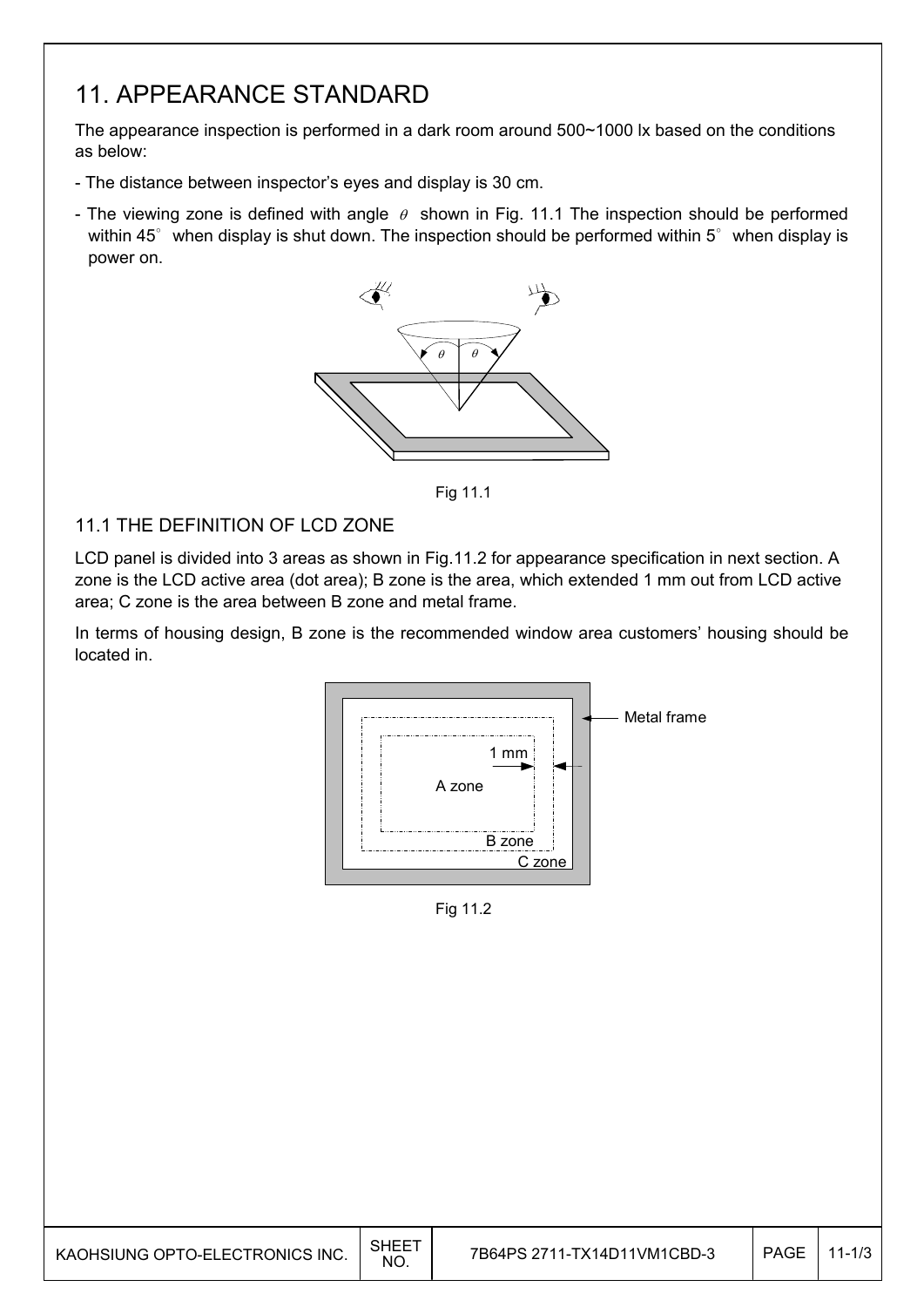### 11.2 LCD APPEARANCE SPECIFICATION

The specification as below is defined as the amount of unexpected phenomenon or material in different zones of LCD panel. The definitions of length, width and average diameter using in the table are shown in Fig. 11.3 and Fig. 11.4.

| Scratches<br>Dent<br>Wrinkles in polarizer<br>Bubbles on polarizer | Length (mm)<br>Ignored<br>$L \leq 40$<br>$L \leq 20$<br>Average diameter (mm)<br>$D \le 0.2$<br>$D \le 0.4$<br>Average diameter (mm) | $0.02\!<\!W\!\leq\!0.04$ | Width (mm)<br>$W \le 0.02$<br>$W \le 0.04$               | Maximum number<br>Ignored<br>10<br>10<br>Maximum number |                | Minimum space<br>$\blacksquare$ |             |  |  |  |
|--------------------------------------------------------------------|--------------------------------------------------------------------------------------------------------------------------------------|--------------------------|----------------------------------------------------------|---------------------------------------------------------|----------------|---------------------------------|-------------|--|--|--|
|                                                                    |                                                                                                                                      |                          |                                                          |                                                         |                |                                 |             |  |  |  |
|                                                                    |                                                                                                                                      |                          |                                                          |                                                         |                |                                 |             |  |  |  |
|                                                                    |                                                                                                                                      |                          |                                                          |                                                         |                |                                 |             |  |  |  |
|                                                                    |                                                                                                                                      |                          |                                                          |                                                         |                |                                 | A,B         |  |  |  |
|                                                                    |                                                                                                                                      |                          |                                                          |                                                         |                | Round (Dot Shape)               |             |  |  |  |
|                                                                    |                                                                                                                                      |                          |                                                          |                                                         | Minimum space  |                                 |             |  |  |  |
|                                                                    |                                                                                                                                      |                          |                                                          | Ignore                                                  |                |                                 |             |  |  |  |
|                                                                    |                                                                                                                                      |                          |                                                          | 10                                                      |                |                                 |             |  |  |  |
|                                                                    |                                                                                                                                      |                          |                                                          | Serious one is not allowed                              |                |                                 | A           |  |  |  |
|                                                                    |                                                                                                                                      |                          |                                                          | Serious one is not allowed                              |                |                                 | A           |  |  |  |
|                                                                    |                                                                                                                                      |                          |                                                          |                                                         | Maximum number |                                 |             |  |  |  |
|                                                                    |                                                                                                                                      | $D \le 0.2$              |                                                          |                                                         | Ignored        |                                 |             |  |  |  |
|                                                                    | $0.2 < D \le 0.3$                                                                                                                    |                          |                                                          |                                                         | 12             |                                 | A           |  |  |  |
|                                                                    | $0.3\!<\!D\!\leq\!0.5$                                                                                                               |                          |                                                          |                                                         | 3              |                                 |             |  |  |  |
|                                                                    | 0.5 < D                                                                                                                              |                          |                                                          |                                                         | none           |                                 |             |  |  |  |
|                                                                    |                                                                                                                                      |                          | Filamentous                                              | (Line shape)                                            |                |                                 |             |  |  |  |
|                                                                    | Length (mm)                                                                                                                          |                          |                                                          | Width (mm)                                              |                | Maximum number                  |             |  |  |  |
|                                                                    | $L \leq 2.0$                                                                                                                         |                          | $W \le 0.03$<br>Ignored<br>$0.03\!<\!W\!\leq\!0.05$<br>6 |                                                         |                | A,B                             |             |  |  |  |
|                                                                    | $L \le 3.0$                                                                                                                          |                          |                                                          |                                                         |                |                                 |             |  |  |  |
|                                                                    | $L \leq 2.5$                                                                                                                         |                          | $0.05\!<\!W\!\leq\!0.1$<br>1                             |                                                         |                |                                 |             |  |  |  |
| 1) Stains                                                          | Round (Dot shape)                                                                                                                    |                          |                                                          |                                                         |                |                                 |             |  |  |  |
| 2) Foreign Materials                                               | Average diameter (mm)                                                                                                                |                          | Maximum number                                           |                                                         | Minimum Space  |                                 |             |  |  |  |
| 3) Dark Spot                                                       | D < 0.2                                                                                                                              |                          |                                                          | Ignored                                                 |                |                                 |             |  |  |  |
|                                                                    | $0.2 \leq D \leq 0.3$                                                                                                                |                          |                                                          | 10                                                      | 10mm           |                                 |             |  |  |  |
|                                                                    | $0.3 \le D > 0.4$                                                                                                                    |                          |                                                          | 5                                                       |                | 30mm                            | A,B         |  |  |  |
|                                                                    | $0.4 \leq D$                                                                                                                         |                          | none                                                     |                                                         |                |                                 |             |  |  |  |
|                                                                    | In total                                                                                                                             |                          | Filamentous + Round=10                                   |                                                         |                |                                 |             |  |  |  |
|                                                                    | Those wiped out easily are acceptable                                                                                                |                          |                                                          |                                                         |                |                                 |             |  |  |  |
|                                                                    |                                                                                                                                      |                          |                                                          | Type                                                    |                | Maximum number                  |             |  |  |  |
|                                                                    | Bright dot-defect                                                                                                                    |                          | 1 dot                                                    |                                                         |                | 4                               |             |  |  |  |
|                                                                    |                                                                                                                                      |                          | 2 adjacent dot                                           |                                                         |                | 1                               |             |  |  |  |
|                                                                    |                                                                                                                                      |                          | 3 adjacent dot or above                                  |                                                         |                | Not allowed                     |             |  |  |  |
|                                                                    |                                                                                                                                      |                          | Density                                                  |                                                         |                | $2/\phi$ 20mm                   |             |  |  |  |
| Dot-Defect                                                         |                                                                                                                                      |                          | In total                                                 |                                                         |                | 5                               |             |  |  |  |
| (Note 1)                                                           | Dark dot-defect                                                                                                                      |                          |                                                          | 5<br>1 dot                                              |                |                                 | A           |  |  |  |
|                                                                    |                                                                                                                                      |                          | 2 adjacent dot                                           |                                                         |                | $\overline{2}$                  |             |  |  |  |
|                                                                    |                                                                                                                                      |                          | 3 adjacent dot or above                                  |                                                         |                | Not allowed                     |             |  |  |  |
|                                                                    |                                                                                                                                      |                          |                                                          | Density                                                 |                | $3/\phi$ 20mm                   |             |  |  |  |
|                                                                    |                                                                                                                                      |                          |                                                          | In total                                                |                | 5                               |             |  |  |  |
|                                                                    |                                                                                                                                      |                          | In total                                                 |                                                         |                | 10                              |             |  |  |  |
|                                                                    |                                                                                                                                      |                          |                                                          |                                                         |                |                                 |             |  |  |  |
| KAOHSIUNG OPTO-ELECTRONICS INC.                                    |                                                                                                                                      | <b>SHEET</b>             |                                                          | 7B64PS 2711-TX14D11VM1CBD-3                             |                |                                 | <b>PAGE</b> |  |  |  |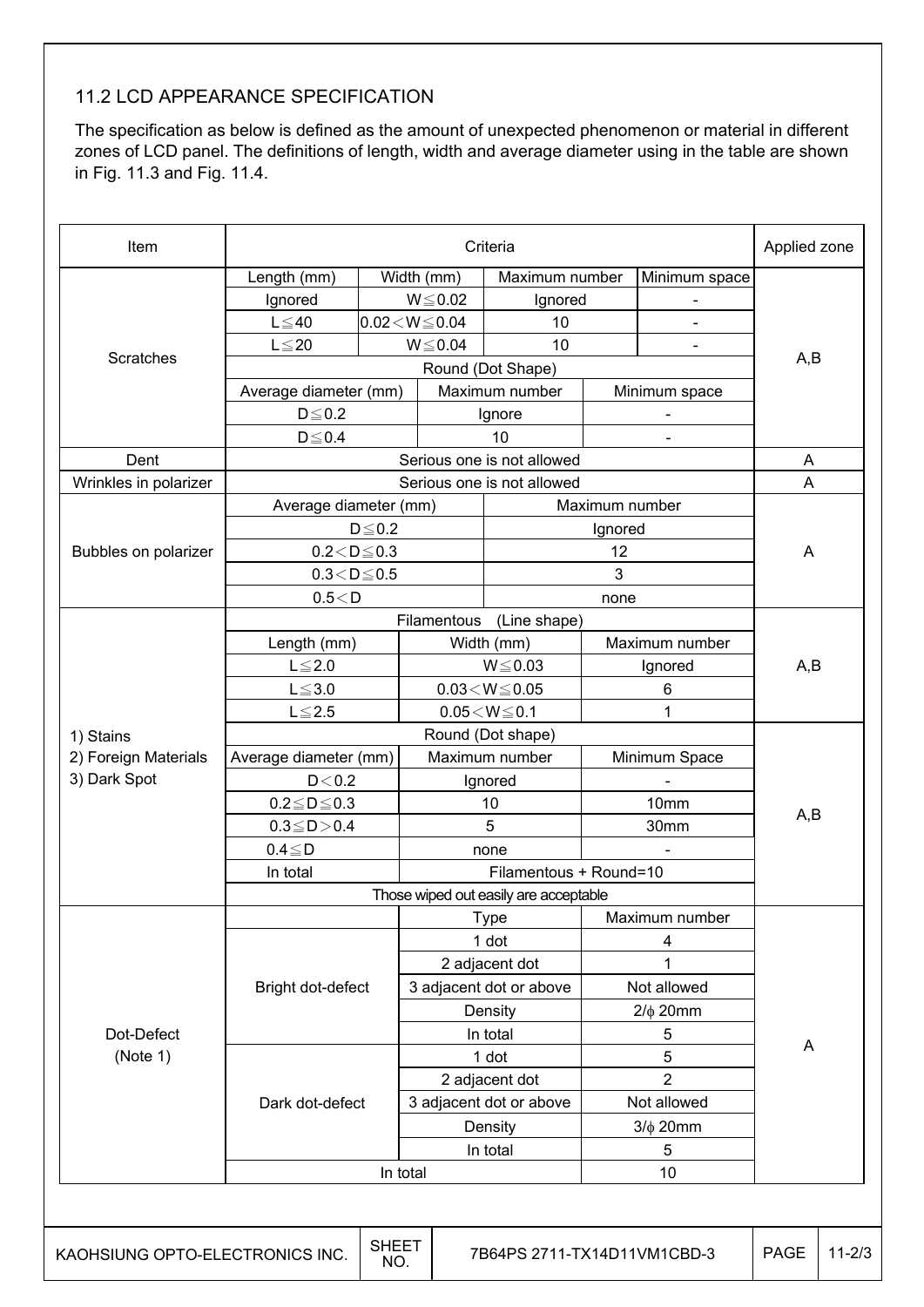

- Note 1: The definitions of dot defect are as below:
	- The defect area of the dot must be bigger than half of a dot.
	- For bright dot-defect, showing black pattern, the dot's brightness must be over 30% brighter than others.
	- For dark dot-defect, showing white pattern, the dot's brightness must be under 70% darker than others.
	- The definition of 1-dot-defect is the defect-dot, which is isolated and no adjacent defect-dot.
	- The definition of adjacent dot is shown as Fig. 11.5.
	- The Density of dot defect is defined in the area within diameter  $\phi$  =20mm.



The dots colored gray are adjacent to defect-dot A.

Fig 11.5

| KAOHSIUNG OPTO-ELECTRONICS INC. | SHEE <sup>-</sup><br><b>NO</b> | 7B64PS 2711-TX14D11VM1CBD-3 | <b>PAGE</b> | $11 - 3/3$ |
|---------------------------------|--------------------------------|-----------------------------|-------------|------------|
|---------------------------------|--------------------------------|-----------------------------|-------------|------------|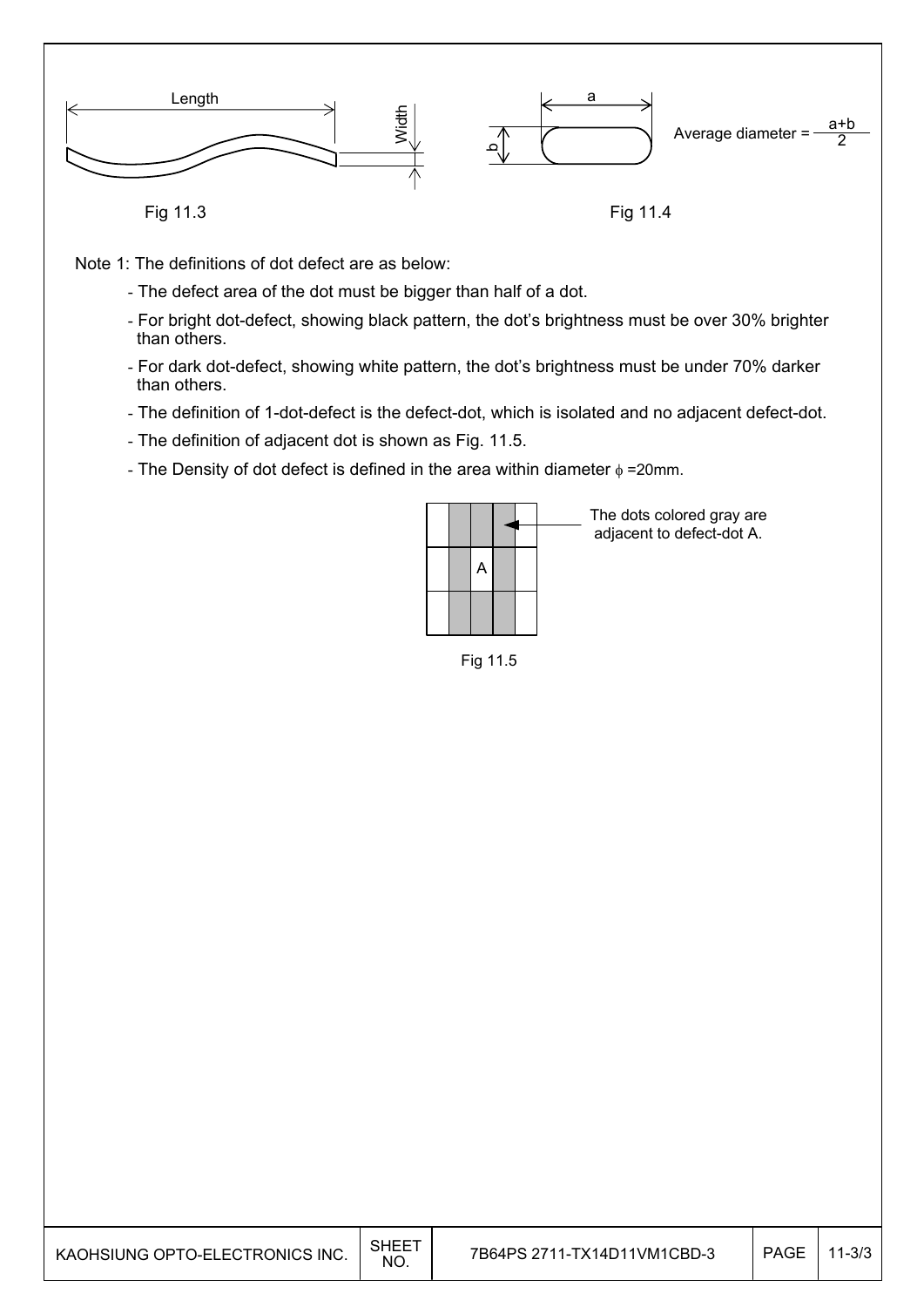## 12. PRECAUTIONS

### 12.1 PRECAUTIONS of ESD

- 1) Before handling the display, please ensure your body has been connected to ground to avoid any damages by ESD. Also, do not touch display's interface directly when assembling.
- 2) Please remove the protection film very slowly before turning on the display to avoid generating ESD.

#### 12.2 PRECAUTIONS of HANDLING

- 1) In order to keep the appearance of display in good condition, please do not rub any surfaces of the displays by sharp tools harder than 3H, especially touch panel, metal frame and polarizer.
- 2) Please do not stack the displays as this may damage the surface. In order to avoid any injuries, please avoid touching the edge of the glass or metal frame and wore gloves during handling.
- 3) Touching the polarizer or terminal pins with bare hand should be avoided to prevent staining and poor electrical contact.
- 4) Do not use any harmful chemicals such as acetone, toluene, and isopropyl alcohol to clean display's surfaces.
- 5) Please use soft cloth or absorbent cotton with ethanol to clean the display by gently wiping. Moreover, when wiping the display, please wipe it by horizontal or vertical direction instead of circling to prevent leaving scars on the display's surface, especially polarizer.
- 6) Please wipe any unknown liquids immediately such as saliva, water or dew on the display to avoid color fading or any permanently damages.
- 7) Maximum pressure to the surface of the display must be less than  $1,96 \times 10^4$  Pa. If the area of adding pressure is less than  $1 \text{ cm}^2$ , the maximum pressure must be less than 1.96N.

### 12.3 PRECAUTIONS OF OPERATING

- 1) Please input signals and voltages to the displays according to the values defined in the section of electrical characteristics to obtain the best performance. Any voltages over than absolute maximum rating will cause permanent damages to this display. Also, any timing of the signals out of this specification would cause unexpected performance.
- 2) When the display is operating at significant low temperature, the response time will be slower than it at 25  $\mathrm{C}^{\circ}$ . In high temperature, the color will be slightly dark and blue compared to original pattern. However, these are temperature-related phenomenon of LCD and it will not cause permanent damages to the display when used within the operating temperature.
- 3) The use of screen saver or sleep mode is recommended when static images are likely for long periods of time. This is to avoid the possibility of image sticking.
- 4) Spike noise can cause malfunction of the circuit. The recommended limitation of spike noise is no bigger than  $\pm$  100 mV.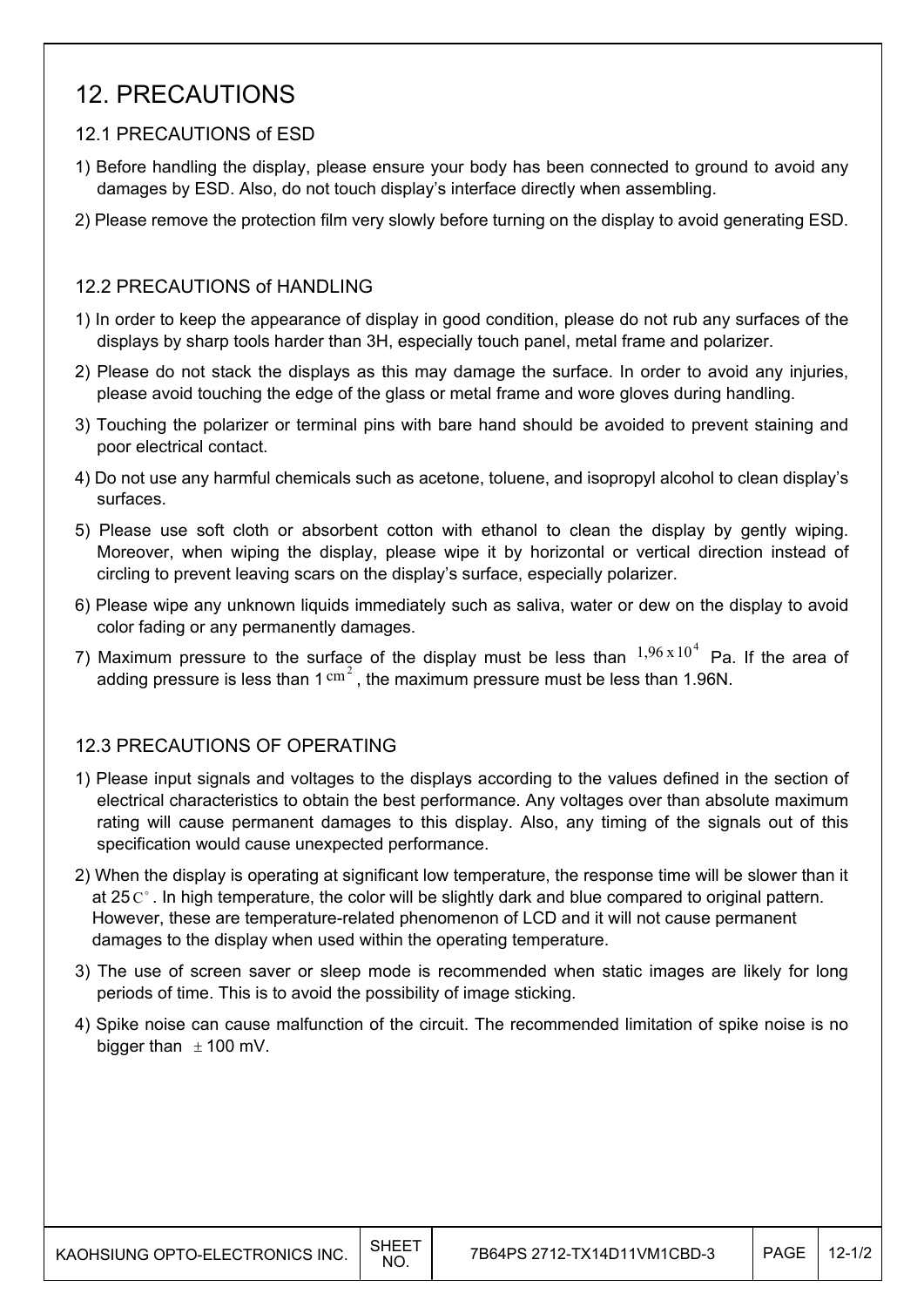### 12.4 PRECAUTIONS of STORAGE

If the displays are going to be stored for years, please be aware the following notices.

- 1) Please store the displays in a dark room to avoid any damages from sunlight and other sources of UV light.
- 2) The recommended long term storage temperature is between 10  $C^{\circ}$  ~35  $C^{\circ}$  and 55%~75% humidity to avoid causing bubbles between polarizer and LCD glasses, and polarizer peeling from LCD glasses.
- 3) It would be better to keep the displays in the container, which is shipped from KOE, and do not unpack it.
- 4) Please do not stick any labels on the display surface for a long time, especially on the polarizer.